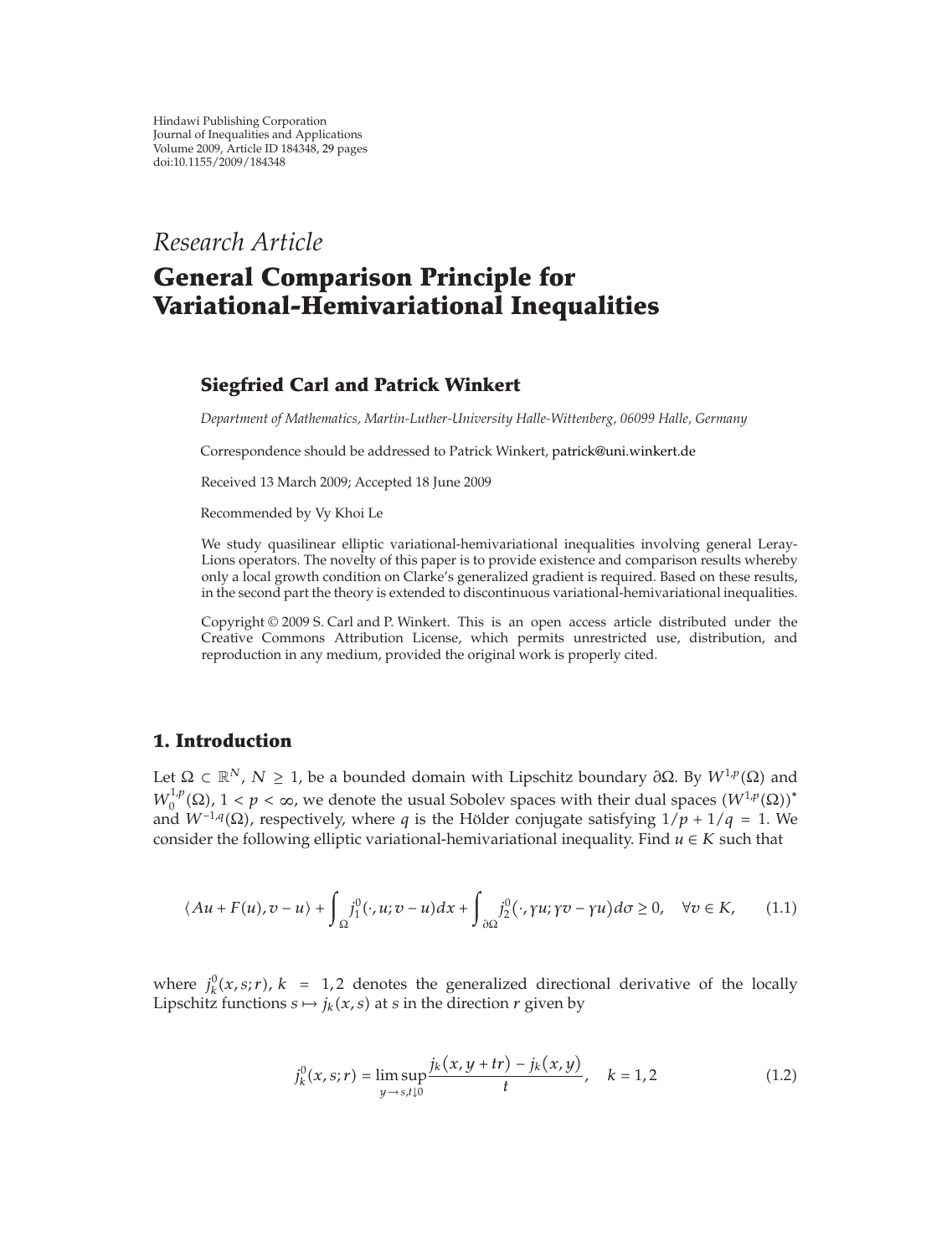(cf. [1, Chapter 2]). We denote by *K* a closed convex subset of  $W^{1,p}(\Omega)$ , and *A* is a secondorder quasilinear differential operator in divergence form of Leray-Lions type given by

$$
Au(x) = -\sum_{i=1}^{N} \frac{\partial}{\partial x_i} a_i(x, u(x), \nabla u(x)).
$$
\n(1.3)

The operator *F* stands for the Nemytskij operator associated with some Caratheodory function  $f : \Omega \times \mathbb{R} \times \mathbb{R}^N \to \mathbb{R}$  defined by

$$
F(u)(x) = f(x, u(x), \nabla u(x)).
$$
\n(1.4)

Furthermore, we denote the trace operator by  $\gamma : W^{1,p}(\Omega) \to L^p(\partial \Omega)$  which is known to be linear, bounded, and even compact.

The aim of this paper is to establish the method of sub- and supersolutions for problem 1.1. We prove the existence of solutions between a given pair of sub-supersolution assuming only a local growth condition of Clarke's generalized gradient, which extends results recently obtained by Carl in [2]. To complete our findings, we also give the proof for the existence of extremal solutions of problem (1.1) for a fixed ordered pair of sub- and supersolutions in case *A* has the form

$$
Au(x) = -\sum_{i=1}^{N} \frac{\partial}{\partial x_i} a_i(x, \nabla u(x)).
$$
\n(1.5)

In the second part we consider (1.1) with a discontinuous Nemytskij operator *F* involved, which extends results in  $[3]$  and partly of  $[4]$ . Let us consider next some special cases of problem (1.1), where we suppose  $A = -\Delta_p$ .

(1) If  $K = W^{1,p}(\Omega)$  and  $j_k$  are smooth, problem (1.1) reduces to

$$
\langle -\Delta_p u + F(u), v \rangle + \int_{\Omega} j_1'(\cdot, u) v \, dx + \int_{\partial \Omega} j_2'(\cdot, \gamma u) \gamma v \, d\sigma = 0, \quad \forall v \in W^{1, p}(\Omega), \tag{1.6}
$$

which is equivalent to the weak formulation of the nonlinear boundary value problem

$$
-\Delta_p u + F(u) + j'_1(u) = 0 \quad \text{in } \Omega,
$$
  

$$
\frac{\partial u}{\partial v} + j'_2(\gamma u) = 0 \quad \text{on } \partial \Omega,
$$
 (1.7)

where *∂u/∂ν* denotes the conormal derivative of *u*. The method of sub- and supersolution for this kind of problems is a special case of [5].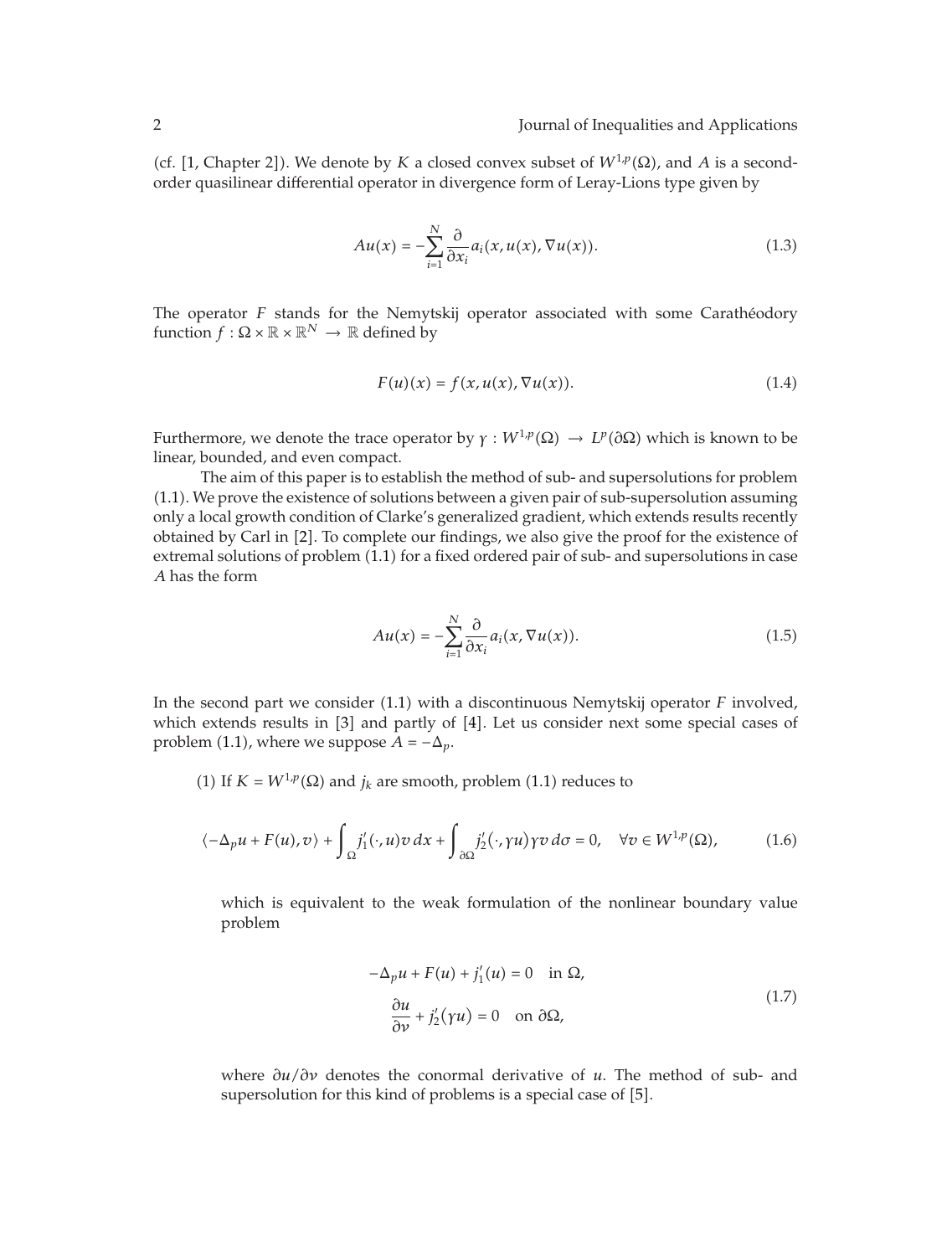(2) For *f* ∈  $V_0^*$ , *K* ⊂  $W_0^{1,p}$ ( $\Omega$ ) and *j*<sub>2</sub> = 0, (1.1) corresponds to the variationalhemivariational inequality given by

$$
\langle -\Delta_p u + f, v - u \rangle + \int_{\Omega} j_1^0(\cdot, u; v - u) dx \ge 0, \quad \forall v \in K,
$$
\n(1.8)

which has been discussed in detail in  $[6]$ .

(3) If  $K \subset W_0^{1,p}(\Omega)$  and  $j_k = 0$ , then (1.1) is a classical variational inequality of the form

$$
u \in K : \langle -\Delta_p u + F(u), v - u \rangle \ge 0, \quad \forall v \in K,
$$
\n
$$
(1.9)
$$

whose method of sub- and supersolution has been developed in [7, Chapter 5].

(4) Let  $K = W_0^{1,p}(\Omega)$  or  $K = W^{1,p}(\Omega)$  and  $j_k$  not necessarily smooth. Then problem (1.1) is a hemivariational inequality, which contains for  $K = W_0^{1,p}(\Omega)$  as a special case the following Dirichlet problem for the elliptic inclusion:

$$
-\Delta_p u + F(u) + \partial j_1(\cdot, u) \ni 0 \quad \text{in } \Omega,
$$
  
 
$$
u = 0 \quad \text{on } \partial \Omega,
$$
 (1.10)

and for  $K = W^{1,p}(\Omega)$  the elliptic inclusion

$$
-\Delta_p u + F(u) + \partial j_1(\cdot, u) \ni 0 \quad \text{in } \Omega,
$$
  
\n
$$
\frac{\partial u}{\partial \nu} + \partial j_2(\cdot, u) \ni 0 \quad \text{on } \partial \Omega,
$$
\n(1.11)

where the multivalued functions  $s \mapsto \partial j_k(x, s)$ ,  $k = 1, 2$  stand for Clarke's generalized gradient of the locally Lipschitz function  $s \mapsto j_k(x, s)$ ,  $k = 1, 2$  given by

$$
\partial j_k(x,s) = \left\{ \xi \in \mathbb{R} : j_k^0(x,s;r) \geq \xi r, \,\forall r \in \mathbb{R} \right\}.
$$
 (1.12)

Problems of the form  $(1.10)$  and  $(1.11)$  have been studied in  $[5, 8]$ , respectively.

Existence results for variational-hemivariational inequalities with or without the method of sub- and supersolutions have been obtained under different structure and regularity conditions on the nonlinear functions by various authors. For example, we refer to  $[9-16]$ . In case that *K* is the whole space  $W_0^{1,p}(\Omega)$  or  $W^{1,p}(\Omega)$ , respectively, problem (1.1) reduces to a hemivariational inequality which has been treated in [17–25].

Comparison principles for general elliptic operators *A*, including the negative *p*-Laplacian −Δ*p*, Clarke's generalized gradient *s* → *∂jx, s*, satisfying a one-sided growth condition in the form

$$
\xi_1 \le \xi_2 + c_1 (s_2 - s_1)^{p-1} \tag{1.13}
$$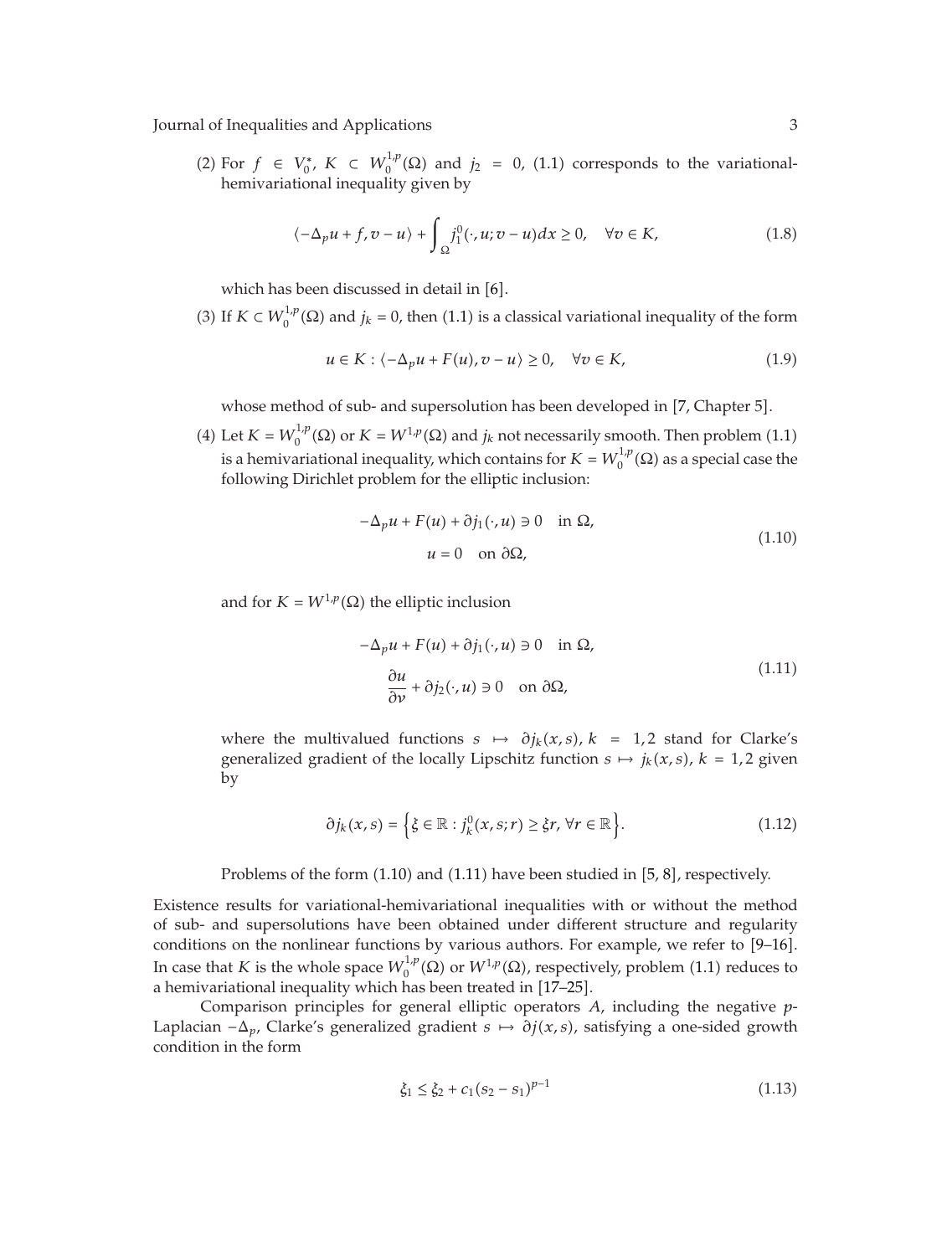*f*or all *ξ<sub>i</sub>* ∈ *∂j*(*x*, *s<sub>i</sub>*), *i* = 1, 2, for a.a. *x* ∈ Ω, and for all *s*<sub>1</sub>, *s*<sub>2</sub> with *s*<sub>1</sub> < *s*<sub>2</sub>, can be found in [7]. Inspired by results recently obtained in  $[8, 26]$ , we prove the existence of (extremal) solutions for the variational-hemivariational inequality  $(1.1)$  within a sector of an ordered pair of suband supersolutions  $u$ ,  $\overline{u}$  without assuming a one-sided growth condition on Clarke's gradient of the form  $(1.13)$ .

## **2. Notation of Sub- and Supersolution**

For functions  $u, v : \Omega \to \mathbb{R}$  we use the notation  $u \wedge v = \min(u, v)$ ,  $u \vee v = \max(u, v)$ ,  $K \wedge K =$  $\{u \wedge v : u, v \in K\}$ ,  $K \vee K = \{u \vee v : u, v \in K\}$ , and  $u \wedge K = \{u\} \wedge K$ ,  $u \vee K = \{u\} \vee K$  and introduce the following definitions.

*Definition 2.1.* A function  $u \in W^{1,p}(\Omega)$  is said to be a subsolution of (1.1) if the following holds:

 $I(1) F(u) ∈ L<sup>q</sup>(Ω);$  $(2)$   $\langle A\underline{u} + F(\underline{u}), w - \underline{u}\rangle + \int_{\Omega} j_1^0(\cdot, \underline{u}; w - \underline{u}) dx + \int_{\partial \Omega} j_2^0(\cdot, \gamma \underline{u}; \gamma w - \gamma \underline{u}) d\sigma \geq 0, \forall w \in \underline{u} \wedge K$ .

*Definition 2.2.* A function  $\overline{u} \in W^{1,p}(\Omega)$  is said to be a supersolution of (1.1) if the following holds:

 $(1)$   $F(\overline{u}) \in L^q(\Omega)$ ; (2)  $\langle A\overline{u}+F(\overline{u}),w-\overline{u}\rangle+\int_{\Omega}j_{1}^{0}(\cdot,\overline{u};w-\overline{u})dx+\int_{\partial\Omega}j_{2}^{0}(\cdot,\gamma\overline{u};\gamma w-\gamma\overline{u})d\sigma\geq0, \forall w\in\overline{u}\vee K.$ 

In order to prove our main results, we additionally suppose the following assumptions:

$$
\underline{u} \vee K \subset K, \qquad \overline{u} \wedge K \subset K. \tag{2.1}
$$

## **3. Preliminaries and Hypotheses**

Let  $1 < p < \infty$ ,  $1/p+1/q = 1$ , and assume for the coefficients  $a_i : \Omega \times \mathbb{R} \times \mathbb{R}^N \to \mathbb{R}$ ,  $i = 1, ..., N$ the following conditions.

(A1) Each  $a_i(x, s, \xi)$  satisfies Caratheodory conditions, that is, is measurable in  $x \in \Omega$  for all  $(s, \xi) \in \mathbb{R} \times \mathbb{R}^N$  and continuous in  $(s, \xi)$  for a.e.  $x \in \Omega$ . Furthermore, a constant  $c_0$  > 0 and a function  $k_0 \in L^q(\Omega)$  exist so that

$$
|a_i(x, s, \xi)| \le k_0(x) + c_0 \left( |s|^{p-1} + |\xi|^{p-1} \right)
$$
\n(3.1)

for a.e.  $x \in \Omega$  and for all  $(s, \xi) \in \mathbb{R} \times \mathbb{R}^N$ , where  $|\xi|$  denotes the Euclidian norm of the vector *ξ*.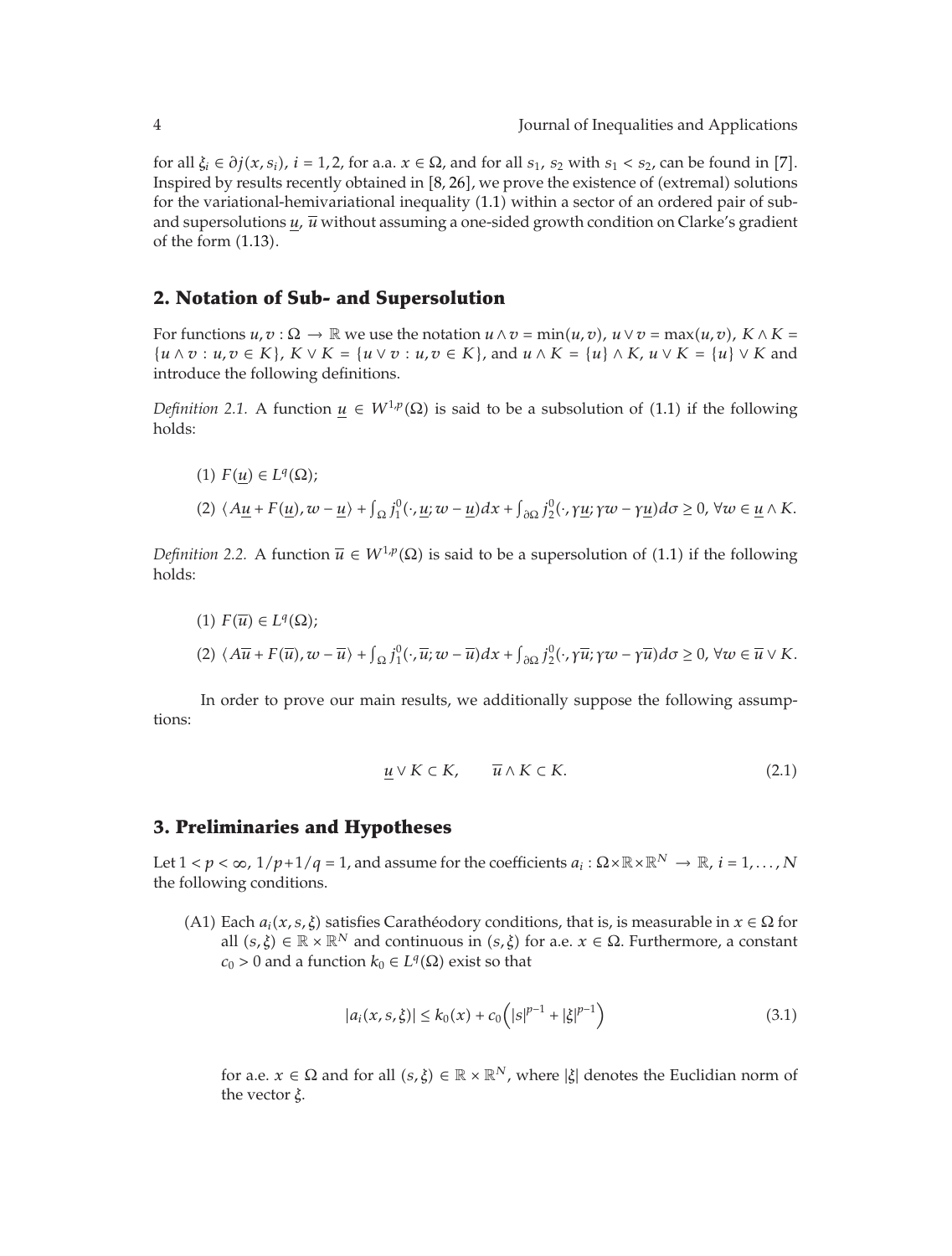(A2) The coefficients  $a_i$  satisfy a monotonicity condition with respect to  $\xi$  in the form

$$
\sum_{i=1}^{N} (a_i(x, s, \xi) - a_i(x, s, \xi'))(\xi_i - \xi'_i) > 0
$$
\n(3.2)

for a.e.  $x \in \Omega$ , for all  $s \in \mathbb{R}$ , and for all  $\xi, \xi' \in \mathbb{R}^N$  with  $\xi \neq \xi'$ .

(A3) A constant  $c_1 > 0$  and a function  $k_1 \in L^1(\Omega)$  exist such that

$$
\sum_{i=1}^{N} a_i(x, s, \xi) \xi_i \ge c_1 |\xi|^p - k_1(x)
$$
\n(3.3)

for a.e.  $x \in \Omega$ , for all  $s \in R$ , and for all  $\xi \in \mathbb{R}^N$ .

Condition (A1) implies that  $A : W^{1,p}(\Omega) \to (W^{1,p}(\Omega))^*$  is bounded continuous and along with  $(A2)$ ; it holds that *A* is pseudomonotone. Due to  $(A1)$  the operator *A* generates a mapping from  $W^{1,p}(\Omega)$  into its dual space defined by

$$
\langle Au, \varphi \rangle = \int_{\Omega} \sum_{i=1}^{N} a_i(x, u, \nabla u) \frac{\partial \varphi}{\partial x_i} dx,
$$
 (3.4)

where  $\langle \cdot, \cdot \rangle$  stands for the duality pairing between  $W^{1,p}(\Omega)$  and  $(W^{1,p}(\Omega))^*$ , and assumption (A3) is a coercivity type condition.

Let  $[u, \overline{u}]$  be an ordered pair of sub- and supersolutions of problem (1.1). We impose the following hypotheses on  $j_k$  and the nonlinearity  $f$  in problem (1.1).

- (j1)  $x \mapsto j_1(x, s)$  and  $x \mapsto j_2(x, s)$  are measurable in  $\Omega$  and  $\partial \Omega$ , respectively, for all  $s \in \mathbb{R}$ .
- (j2)  $s \mapsto j_1(x, s)$  and  $s \mapsto j_2(x, s)$  are locally Lipschitz continuous in  $\mathbb R$  for a.a.  $x \in \Omega$  and for a.a.  $x \in \partial \Omega$ , respectively.
- (j3) There are functions  $L_1 \in L_+^q(\Omega)$  and  $L_2 \in L_+^q(\partial \Omega)$  such that for all  $s \in [\underline{u}(x), \overline{u}(x)]$ the following local growth conditions hold:

$$
\eta \in \partial j_1(x, s) : |\eta| \le L_1(x), \quad \text{for a.a. } x \in \Omega,
$$
  

$$
\xi \in \partial j_2(x, s) : |\xi| \le L_2(x), \quad \text{for a.a. } x \in \partial \Omega.
$$
 (3.5)

(F1) *i*)  $x \mapsto f(x, s, \xi)$  is measurable in  $\Omega$  for all  $(s, \xi) \in \mathbb{R} \times \mathbb{R}^N$ .

(ii)  $(s, \xi) \mapsto f(x, s, \xi)$  is continuous in  $\mathbb{R} \times \mathbb{R}^N$  for a.a.  $x \in \Omega$ .

(iii) There exist a constant  $c_2 > 0$  and a function  $k_3 \in L^q_+(\Omega)$  such that

$$
|f(x, s, \xi)| \le k_3(x) + c_2 |\xi|^{p-1}
$$
\n(3.6)

for a.e.  $x \in \Omega$ , for all  $\xi \in \mathbb{R}^N$ , and for all  $s \in [u(x), \overline{u}(x)]$ .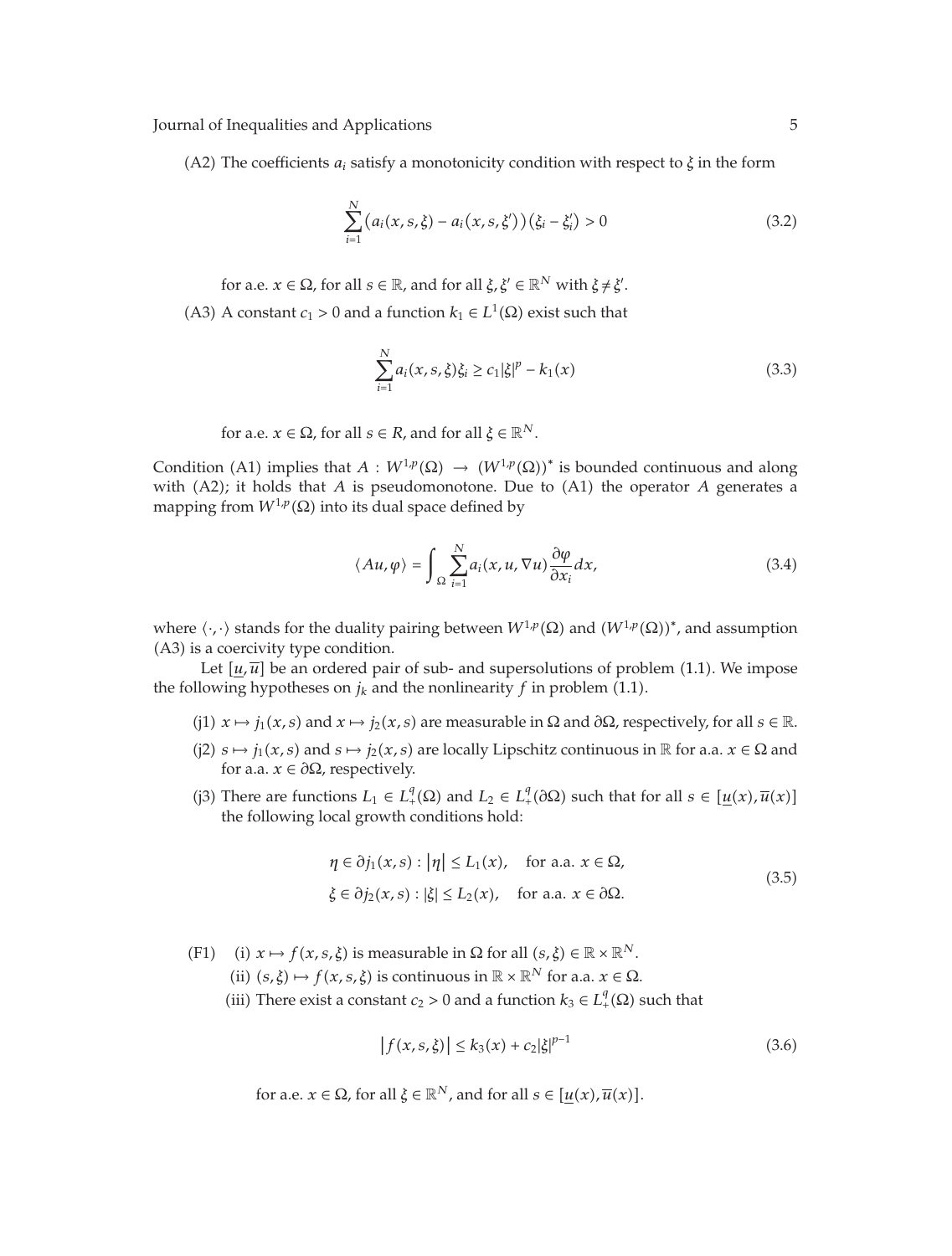Note that the associated Nemytskij operator *F* defined by  $F(u)(x) = f(x, u(x), \nabla u(x))$  is continuous and bounded from  $[u,\overline{u}] \subset W^{1,p}(\Omega)$  to  $L^q(\Omega)$  (cf. [27]). We recall that the normed space  $L^p(\Omega)$  is equipped with the natural partial ordering of functions defined by  $u \le v$  if and only if  $v - u \in L^p(\Omega)$ , where  $L^p(\Omega)$  is the set of all nonnegative functions of  $L^p(\Omega)$ .

Based on an approach in  $[8]$ , the main idea in our considerations is to modify the functions  $j_k$ . First we set for  $k = 1, 2$ 

$$
\alpha_k(x) := \min\{\xi : \xi \in \partial j_k(x, \underline{u}(x))\}, \qquad \beta_k(x) := \max\{\xi : \xi \in \partial j_k(x, \overline{u}(x))\}.
$$
 (3.7)

By means of (3.7) we introduce the mappings  $\tilde{j}_1 : \Omega \times \mathbb{R} \to \mathbb{R}$  and  $\tilde{j}_2 : \partial \Omega \times \mathbb{R} \to \mathbb{R}$  defined by

$$
\tilde{j}_k(x,s) = \begin{cases}\nj_k(x,\underline{u}(x)) + \alpha_k(x)(s - \underline{u}(x)), & \text{if } s < \underline{u}(x), \\
j_k(x,s), & \text{if } \underline{u}(x) \le s \le \overline{u}(x), \\
j_k(x,\overline{u}(x)) + \beta_k(x)(s - \overline{u}(x)), & \text{if } s > \overline{u}(x).\n\end{cases} \tag{3.8}
$$

The following lemma provides some properties of the functions  $\tilde{j}_1$  and  $\tilde{j}_2$ .

**Lemma 3.1.** Let the assumptions in (j1)–(j3) be satisfied. Then the modified functions  $\tilde{j}_1 : \Omega \times \mathbb{R} \to \mathbb{R}$ *and*  $j_2 : \partial\Omega \times \mathbb{R} \to \mathbb{R}$  *have the following qualities.* 

- $(\tilde{j}1)$   $x \mapsto \tilde{j}_1(x, s)$  and  $x \mapsto \tilde{j}_2(x, s)$  are measurable in  $\Omega$  and  $\partial \Omega$ , respectively, for all  $s \in \mathbb{R}$ , and  $s \mapsto \tilde{j}_1(x, s)$  and  $s \mapsto \tilde{j}_2(x, s)$  are locally Lipschitz continuous in  $\mathbb{R}$  for a.a.  $x \in \Omega$  $a.a. x \in \partial \Omega$ , respectively.
- *(j2)* Let  $\partial \tilde{j}_k(x, s)$  be Clarke's generalized gradient of  $s \mapsto \tilde{j}_k(x, s)$ . Then for all  $s \in \mathbb{R}$  the *following estimates hold true:*

$$
\eta \in \partial \widetilde{j}_1(x, s) : |\eta| \le L_1(x), \quad \text{for a.a. } x \in \Omega,
$$
  

$$
\xi \in \partial \widetilde{j}_2(x, s) : |\xi| \le L_2(x), \quad \text{for a.a. } x \in \partial \Omega.
$$
 (3.9)

*(i) G*) *Clarke's generalized gradients of*  $s \mapsto j_1(x, s)$  *and*  $s \mapsto j_2(x, s)$  *are given by* 

$$
\tilde{\partial}_{jk}(x,s) = \begin{cases}\n\alpha_k(x), & \text{if } s < \underline{u}(x), \\
\tilde{\partial}_{jk}(x, \underline{u}(x)), & \text{if } s = \underline{u}(x), \\
\partial_{jk}(x,s), & \text{if } \underline{u}(x) < s < \overline{u}(x), \\
\tilde{\partial}_{jk}(x, \overline{u}(x)), & \text{if } s = \overline{u}(x), \\
\beta_k(x), & \text{if } s > \overline{u}(x),\n\end{cases}
$$
\n(3.10)

*and the inclusions*  $\partial \widetilde{j}_k(x, \underline{u}(x)) \subset \partial j_k(x, \underline{u}(x))$  *and*  $\partial \widetilde{j}_k(x, \overline{u}(x)) \subset \partial j_k(x, \overline{u}(x))$  *are valid for*  $k = 1, 2$ *.*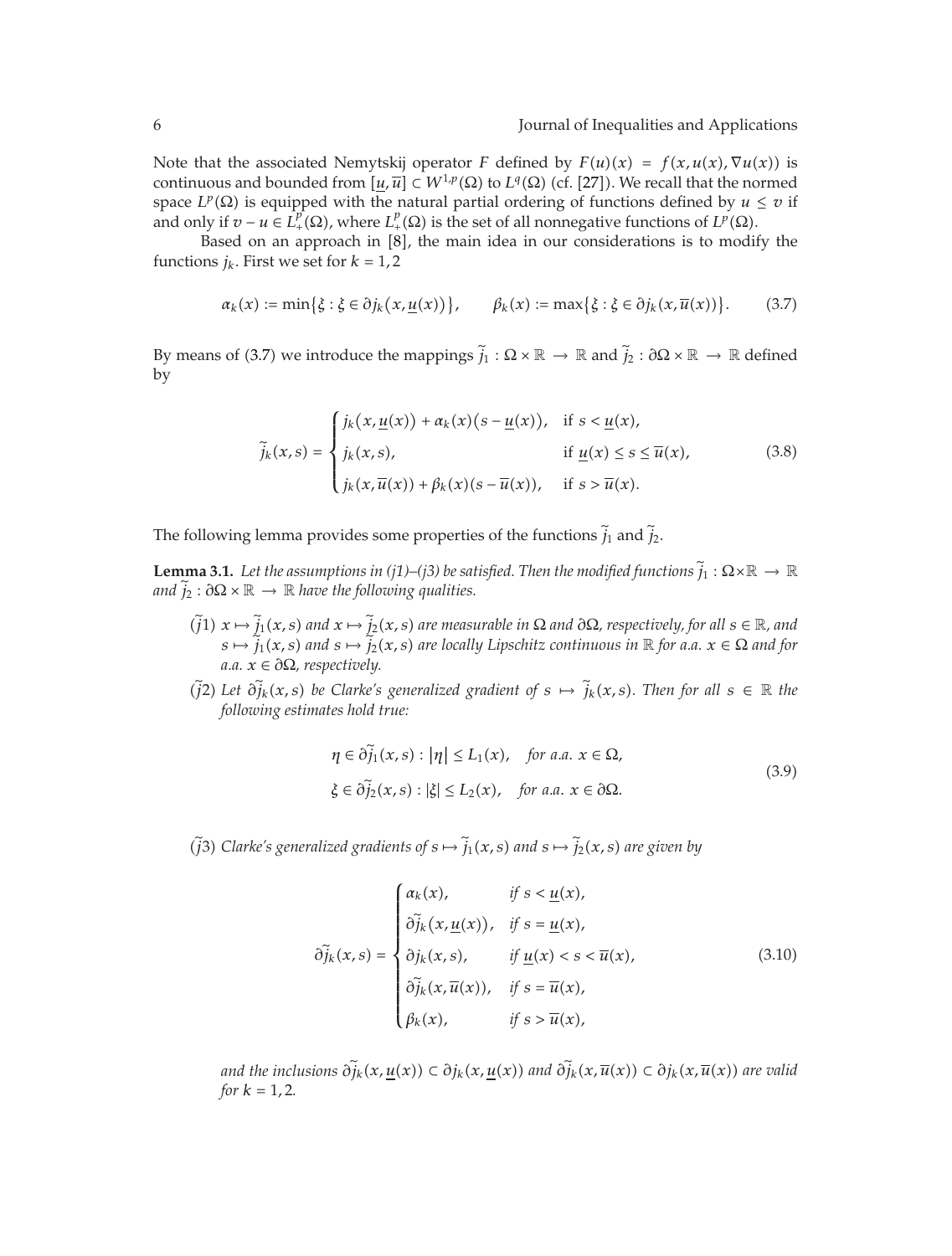*Proof.* With a view to the assumptions (j1)–(j3) and the definition of  $\tilde{j}_k$  in (3.8), one verifies the lemma in few steps. the lemma in few steps.

With the aid of Lemma 3.1, we introduce the integral functionals  $J_1$  and  $J_2$  defined on *LP*( $Ω$ ) and *LP*( $∂Ω$ ), respectively, given by

$$
J_1(u) = \int_{\Omega} \tilde{j}_1(x, u(x)) dx, \quad u \in L^p(\Omega), \qquad J_2(v) = \int_{\partial \Omega} \tilde{j}_2(x, v(x)) d\sigma, \quad v \in L^p(\partial \Omega). \tag{3.11}
$$

Due to the properties  $(j1)$ – $(j2)$  and Lebourg's mean value theorem (see [1, Chapter 2]), the functionals  $J_1: L^p(\Omega) \to \mathbb{R}$  and  $J_2: L^p(\partial \Omega) \to \mathbb{R}$  are well defined and Lipschitz continuous on bounded sets of *L<sup>p</sup>*(Ω) and *L<sup>p</sup>*(∂Ω), respectively. This implies among others that Clarke's generalized gradients  $\partial J_1 : L^p(\Omega) \to 2^{L^q(\Omega)}$  and  $\partial J_2 : L^p(\partial \Omega) \to 2^{L^q(\partial \Omega)}$  are well defined, too. Furthermore, by means of Aubin-Clarke's theorem (see [1]), for  $u \in L^p(\Omega)$  and  $v \in L^p(\partial\Omega)$ we get

$$
\eta \in \partial J_1(u) \Longrightarrow \eta \in L^q(\Omega) \quad \text{with } \eta(x) \in \partial \tilde{j}_1(x, u(x)) \text{ for a.a. } x \in \Omega,
$$
  

$$
\xi \in \partial J_2(v) \Longrightarrow \xi \in L^q(\partial \Omega) \quad \text{with } \xi(x) \in \partial \tilde{j}_2(x, v(x)) \text{ for a.a. } x \in \partial \Omega.
$$
 (3.12)

An important tool in our considerations is the following surjectivity result for multivalued pseudomonotone mappings perturbed by maximal monotone operators in reflexive Banach spaces.

**Theorem 3.2.** Let *X* be a real reflexive Banach space with the dual space  $X^*$ ,  $\Phi: X \to 2^{X^*}$  a maximal *monotone operator, and*  $u_0 \in \text{dom}(\Phi)$ *. Let*  $A: X \to 2^{X^*}$  *be a pseudomonotone operator, and assume that either*  $A_{u_0}$  *is quasibounded or*  $\Phi_{u_0}$  *is strongly quasibounded. Assume further that*  $A: X \to 2^{X^*}$ *is*  $u_0$ -coercive, that is, there exists a real-valued function  $c : \mathbb{R}_+ \to \mathbb{R}$  with  $c(r) \to +\infty$  as  $r \to +\infty$ *such that for all*  $(u, u^*) \in \text{graph}(A)$  *one has*  $\langle u^*, u - u_0 \rangle \ge c(\|u\|_X) \|u\|_X$ . Then  $A + \Phi$  is surjective, *that is,* range $(A + \Phi) = X^*$ .

The proof of the theorem can be found, for example, in [28, Theorem 2.12]. The notation  $A_{u_0}$  and  $\Phi_{u_0}$  stand for  $A_{u_0}(u) := A(u_0 + u)$  and  $\Phi_{u_0}(u) := \Phi(u_0 + u)$ , respectively. Note that any bounded operator is, in particular, also quasibounded and strongly quasibounded. For more details we refer to [28]. The next proposition provides a sufficient condition to prove the pseudomonotonicity of multivalued operators and plays an important part in our argumentations. The proof is presented, for example, in [28, Chapter 2].

**Proposition 3.3.** Let *X* be a reflexive Banach space, and assume that  $A: X \rightarrow 2^{X^*}$  satisfies the *following conditions:*

- (i) for each  $u \in X$  one has that  $A(u)$  is a nonempty, closed, and convex subset of  $X^*$ ;
- (ii)  $A: X \rightarrow 2^{X^*}$  *is bounded;*
- (iii) if  $u_n \rightharpoonup u$  in X and  $u_n^* \rightharpoonup u^*$  in X<sup>\*</sup> with  $u_n^* \in A(u_n)$  and if  $\limsup \langle u_n^*, u_n u \rangle \leq 0$ , then  $u^* \in A(u)$  and  $\langle u_n^*, u_n \rangle \to \langle u^*, u \rangle$ .

*Then the operator*  $A: X \to 2^{X^*}$  *is pseudomonotone.*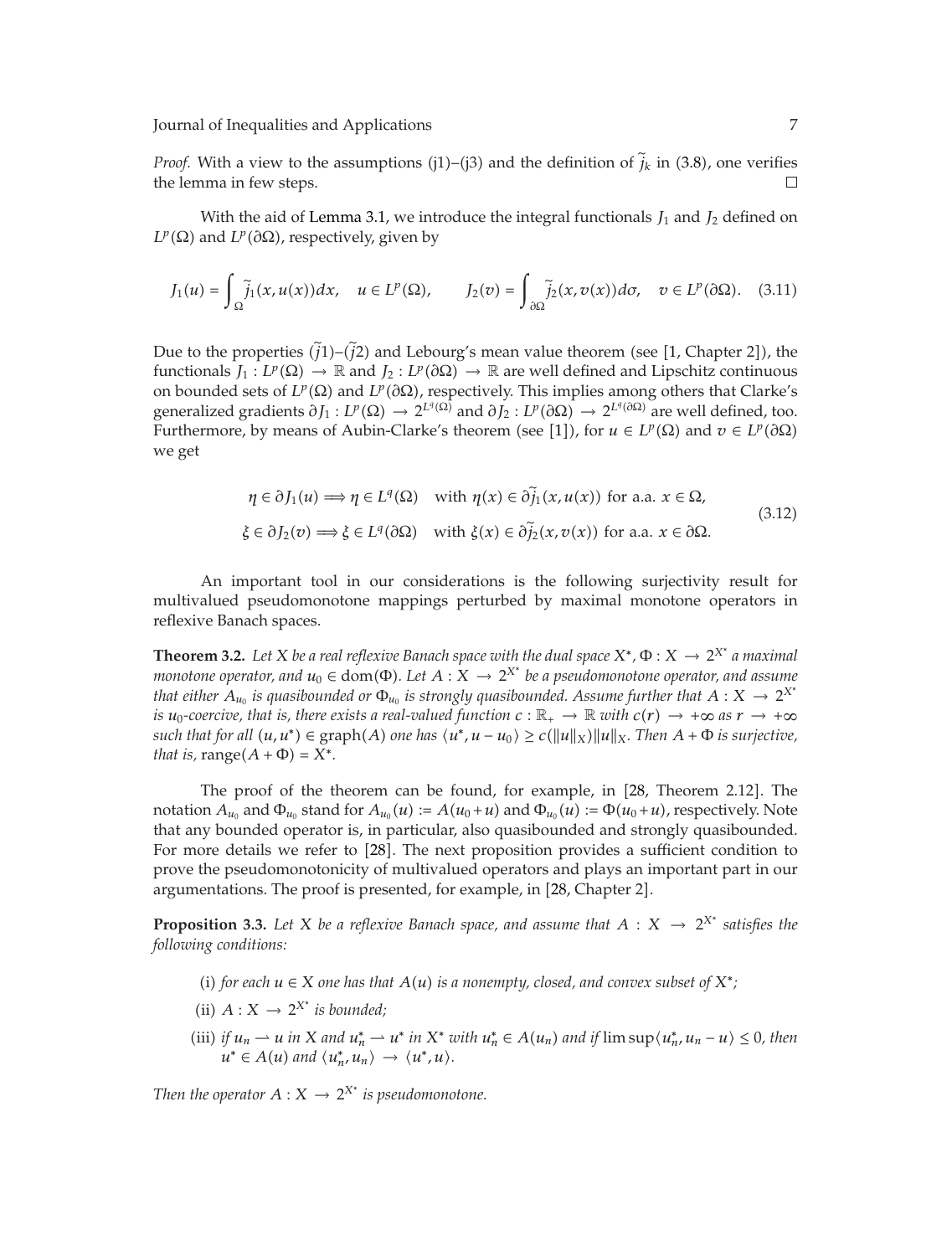We denote by  $i^* : L^q(\Omega) \to (W^{1,p}(\Omega))^*$  and  $\gamma^* : L^q(\partial \Omega) \to (W^{1,p}(\Omega))^*$  the adjoint operators of the imbedding *i* :  $W^{1,p}(\Omega)$  →  $L^p(\Omega)$  and the trace operator *γ* :  $W^{1,p}(\Omega)$  → *L<sup>p</sup>*(∂Ω), respectively, given by

$$
\langle i^*\eta, \varphi \rangle = \int_{\Omega} \eta \varphi \, dx, \quad \forall \varphi \in W^{1,p}(\Omega), \qquad \langle \gamma^* \xi, \varphi \rangle = \int_{\partial \Omega} \xi \gamma \varphi \, d\sigma, \quad \forall \varphi \in W^{1,p}(\Omega). \tag{3.13}
$$

Next, we introduce the following multivalued operators:

$$
\Phi_1(u) := (i^* \circ \partial J_1 \circ i)(u), \qquad \Phi_2(u) := (\gamma^* \circ \partial J_2 \circ \gamma)(u), \tag{3.14}
$$

where *i*, *i*<sup>\*</sup>,  $\gamma$ ,  $\gamma$ <sup>\*</sup> are defined as mentioned above. The operators  $\Phi_k$ ,  $k = 1, 2$ , have the following properties (see, e.g., [5, Lemmas 3.1 and 3.2]).

**Lemma 3.4.** *The multivalued operators*  $\Phi_1$  :  $W^{1,p}(\Omega) \rightarrow 2^{(W^{1,p}(\Omega))^*}$  *and*  $\Phi_2$  :  $W^{1,p}(\Omega) \rightarrow$  $2^{(W^{1,p}(\Omega))^{*}}$  are bounded and pseudomonotone.

Let  $b : \Omega \times \mathbb{R} \to \mathbb{R}$  be the cutoff function related to the given ordered pair  $u$ ,  $\overline{u}$  of suband supersolutions defined by

$$
b(x,s) = \begin{cases} (s - \overline{u}(x))^{p-1}, & \text{if } s > \overline{u}(x), \\ 0, & \text{if } \underline{u}(x) \le s \le \overline{u}(x), \\ -(\underline{u}(x) - s)^{p-1}, & \text{if } s < \underline{u}(x). \end{cases} \tag{3.15}
$$

Clearly, the mapping *b* is a Caratheodory function satisfying the growth condition ´

$$
|b(x,s)| \le k_4(x) + c_3|s|^{p-1}
$$
\n(3.16)

for a.e.  $x \in \Omega$ , for all  $s \in \mathbb{R}$ , where  $k_4 \in L_+^q(\Omega)$  and  $c_3 > 0$ . Furthermore, elementary calculations show the following estimate:

$$
\int_{\Omega} b(x, u(x))u(x)dx \ge c_4 \|u\|_{L^p(\Omega)}^p - c_5, \quad \forall u \in L^p(\Omega), \tag{3.17}
$$

where  $c_4$  and  $c_5$  are some positive constants. Due to  $(3.16)$  the associated Nemytskij operator  $B: L^p(\Omega) \to L^q(\Omega)$  defined by

$$
Bu(x) = b(x, u(x))
$$
\n(3.18)

is bounded and continuous. Since the embedding  $i : W^{1,p}(\Omega) \to L^p(\Omega)$  is compact, the composed operator  $\widehat{B} := i^* \circ B \circ i : W^{1,p}(\Omega) \to (W^{1,p}(\Omega))^*$  is completely continuous.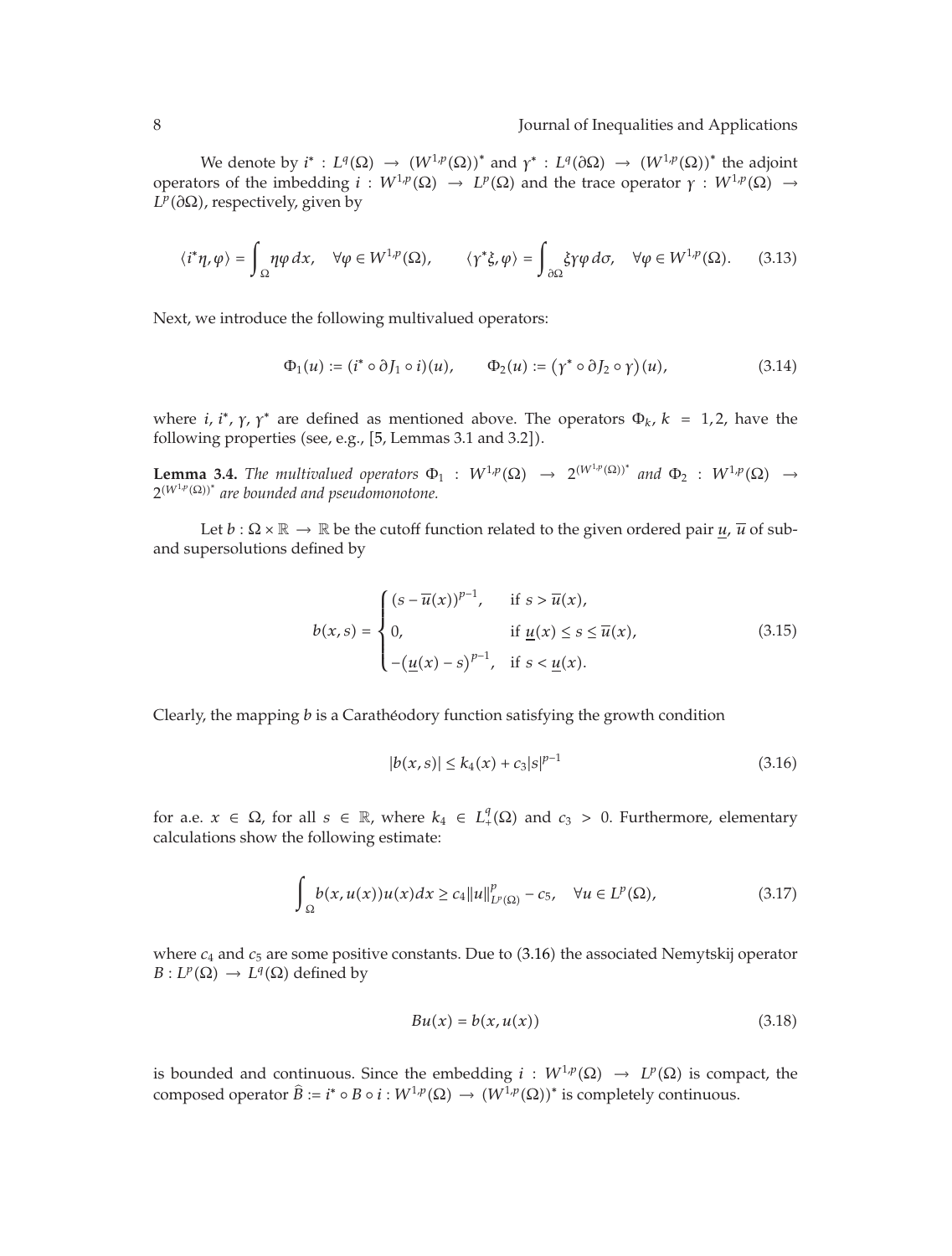For  $u \in W^{1,p}(\Omega)$ , we define the truncation operator *T* with respect to the functions <u>*u*</u> and  $\overline{u}$  given by

$$
Tu(x) = \begin{cases} \overline{u}(x), & \text{if } u(x) > \overline{u}(x), \\ u(x), & \text{if } \underline{u}(x) \le u(x) \le \overline{u}(x), \\ \underline{u}(x), & \text{if } u(x) < \underline{u}(x). \end{cases}
$$
(3.19)

The mapping *T* is continuous and bounded from  $W^{1,p}(\Omega)$  into  $W^{1,p}(\Omega)$  which follows from the fact that the functions min $(\cdot, \cdot)$  and max $(\cdot, \cdot)$  are continuous from  $W^{1,p}(\Omega)$  to itself and that *T* can be represented as  $Tu = \max(u, u) + \min(u, \overline{u}) - u$  (cf. [29]). Let *F* ∘ *T* be the composition of the Nemytskij operator *F* and *T* given by

$$
(F \circ T)(u)(x) = f(x, Tu(x), \nabla Tu(x)). \tag{3.20}
$$

Due to hypothesis (F1)(iii), the mapping  $F \circ T : W^{1,p}(\Omega) \to L^q(\Omega)$  is bounded and continuous. We set  $\hat{F}$  :  $i^* \circ (F \circ T) : W^{1,p}(\Omega) \to (W^{1,p}(\Omega))^*$ , and consider the multivalued operator

$$
\widetilde{A} = A_T u + \widehat{F} + \lambda \widehat{B} + \Phi_1 + \Phi_2 : W^{1,p}(\Omega) \longrightarrow 2^{(W^{1,p}(\Omega))^{*}},
$$
\n(3.21)

where  $\lambda$  is a constant specified later, and the operator  $A_T$  is given by

$$
\langle A_T u, \varphi \rangle = -\sum_{i=1}^N \int_{\Omega} a_i(x, Tu, \nabla u) \frac{\partial \varphi}{\partial x_i} dx.
$$
 (3.22)

We are going to prove the following properties for the operator *<sup>A</sup>*.

**Lemma 3.5.** *The operator*  $\widetilde{A}: W^{1,p}(\Omega) \to 2^{(W^{1,p}(\Omega))^*}$  is bounded, pseudomonotone, and coercive for *λ sufficiently large.*

*Proof.* The boundedness of *<sup>A</sup>* follows directly from the boundedness of the specific operators  $A_T$ ,  $\hat{F}$ ,  $\hat{B}$ ,  $\Phi_1$ , and  $\Phi_2$ . As seen above, the operator  $\hat{B}$  is completely continuous and thus pseudomonotone. The elliptic operator  $A_T + \hat{F}$  is pseudomonotone because of hypotheses (A1), (A2), and (F1), and in view of Lemma 3.4 the operators  $\Phi_1$  and  $\Phi_2$  are bounded and pseudomonotone as well. Since pseudomonotonicity is invariant under addition, we conclude that  $\widetilde{A}$  :  $W^{1,p}(\Omega) \to 2^{(W^{1,p}(\Omega))^*}$  is bounded and pseudomonotone. To prove the coercivity of  $\tilde{A}$ , we have to find the existence of a real-valued function  $c : \mathbb{R}_+ \to \mathbb{R}$  satisfying

$$
\lim_{s \to +\infty} c(s) = +\infty,\tag{3.23}
$$

such that for all  $u \in W^{1,p}(\Omega)$  and  $u^* \in \tilde{A}(u)$  the following holds

$$
\langle u^*, u - u_0 \rangle \ge c \Big( \|u\|_{W^{1,p}(\Omega)} \Big) \|u\|_{W^{1,p}(\Omega)} \tag{3.24}
$$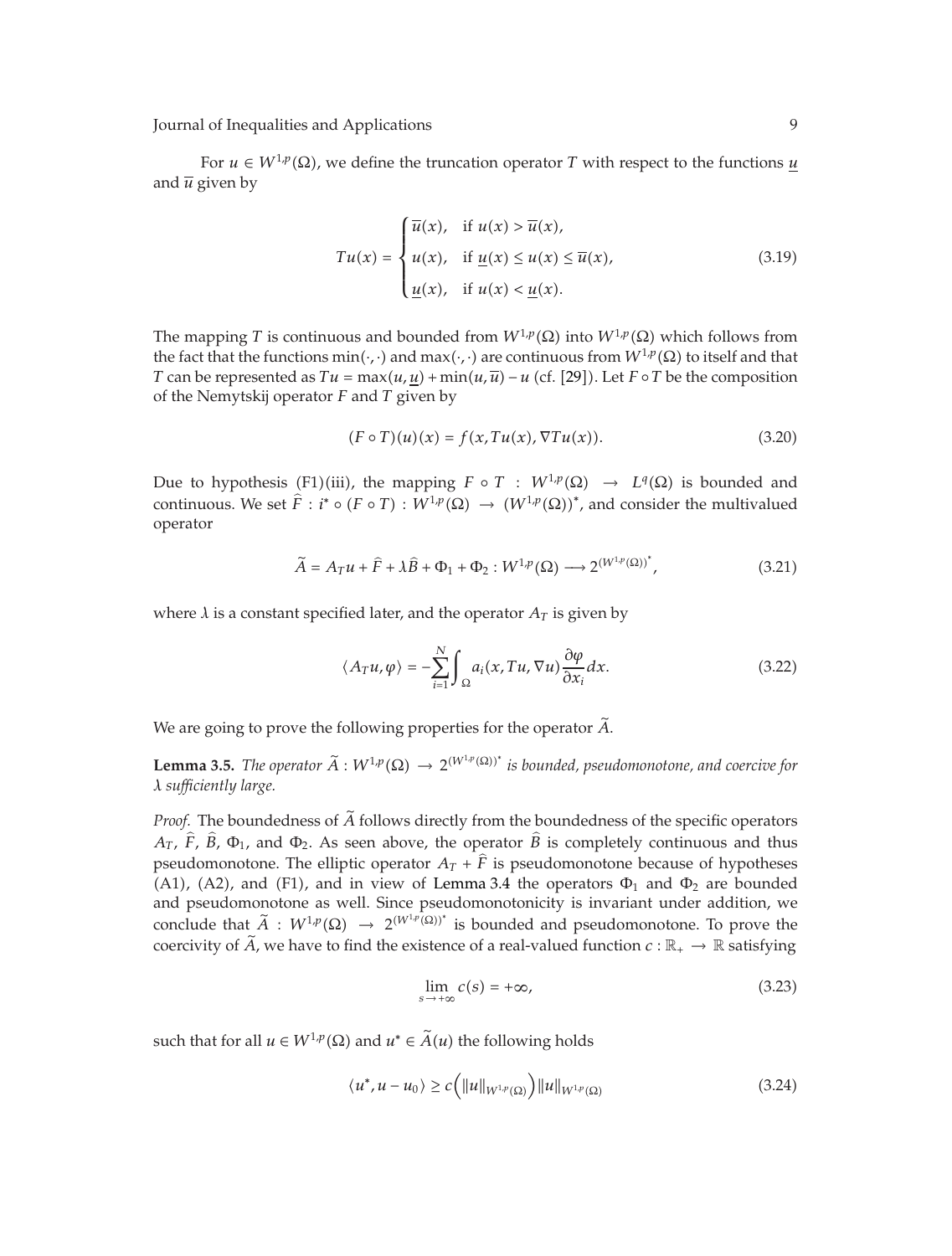for some  $u_0 \in K$ . Let  $u^* \in \tilde{A}(u)$ ; that is,  $u^*$  is of the form

$$
u^* = \left(A_T + \hat{F} + \lambda \hat{B}\right)(u) + i^* \eta + \gamma^* \xi,\tag{3.25}
$$

where  $\eta \in L^q(\Omega)$  with  $\eta(x) \in \partial \widetilde{j}_1(x, u(x))$  for a.a.  $x \in \Omega$  and  $\xi \in L^q(\partial \Omega)$  with  $\xi(x) \in \partial \widetilde{j}_1(x)$ *∂* $\tilde{j}_2(x, u(x))$  for a.a. *x* ∈ *∂*Ω. Applying (A1), (A3), (F1)(iii), (3.17), and  $(\tilde{j}2)$ , the trace operator  $\gamma: W^{1,p}(\Omega) \to L^p(\partial \Omega)$  and Young's inequality yield

$$
\langle u^*, u - u_0 \rangle
$$
  
\n
$$
= \langle \left( A_T + \hat{F} + \lambda \hat{B} \right) (u) + i^* \eta + \gamma^* \xi, u - u_0 \rangle
$$
  
\n
$$
= \int_{\Omega} \sum_{i=1}^N a_i (x, Tu, \nabla u) \frac{\partial u - \partial u_0}{\partial x_i} dx + \int_{\Omega} (f(\cdot, Tu, \nabla Tu)(u - u_0) + \lambda b(x, u)(u - u_0)) dx
$$
  
\n
$$
+ \int_{\Omega} (\eta (u - u_0)) dx + \int_{\partial \Omega} \xi \gamma (u - u_0) d\sigma
$$
  
\n
$$
\geq c_1 ||\nabla u||_{L^p(\Omega)}^p - ||k_1||_{L^1(\Omega)} - d_1 ||u||_{L^p(\Omega)}^{p-1} - d_2 ||\nabla u||_{L^p(\Omega)}^{p-1} - d_3 - \varepsilon ||\nabla u||_{L^p(\Omega)}^p - c(\varepsilon) ||u||_{L^p(\Omega)}^p
$$
  
\n
$$
- d_5 ||u||_{L^p(\Omega)} - d_6 ||\nabla u||_{L^p(\Omega)}^{p-1} - d_7 + \lambda c_4 ||u||_{L^p(\Omega)}^p - \lambda c_5 - d_8 - d_9 ||u||_{L^p(\Omega)}^{p-1}
$$
  
\n
$$
- d_{10} ||u||_{L^p(\Omega)} - d_{11} - d_{12} ||u||_{L^p(\partial \Omega)} - d_{13}
$$
  
\n
$$
= (c_1 - \varepsilon) ||\nabla u||_{L^p(\Omega)}^p + (\lambda c_4 - c(\varepsilon)) ||u||_{L^p(\Omega)}^p - d_{14} ||\nabla u||_{L^p(\Omega)}^{p-1} - d_{15} ||u||_{L^p(\Omega)}^{p-1}
$$
  
\n
$$
- d_{16} ||u||_{L^p(\Omega)} - d_{17},
$$
\n(3.26)

where  $d_i$  are some positive constants. Choosing  $\varepsilon < c_1$  and  $\lambda$  such that  $\lambda > c(\varepsilon)/c_4$  yields the estimate

$$
\langle u^*, u - u_0 \rangle \ge d_{18} \|u\|_{W^{1,p}(\Omega)}^p - d_{19} \|u\|_{W^{1,p}(\Omega)}^{p-1} - d_{20} \|u\|_{W^{1,p}(\Omega)} - d_{21}.
$$
 (3.27)

Setting  $c(s) = d_{18} s^{p-1} - d_{19} s^{p-2} - d_{20} - d_{21}/s$  for  $s > 0$  and  $c(0) = 0$  provides the estimate in (3.24) satisfying (3.23). This proves the coercivity of *A* and completes the proof of the lemma.  $\Box$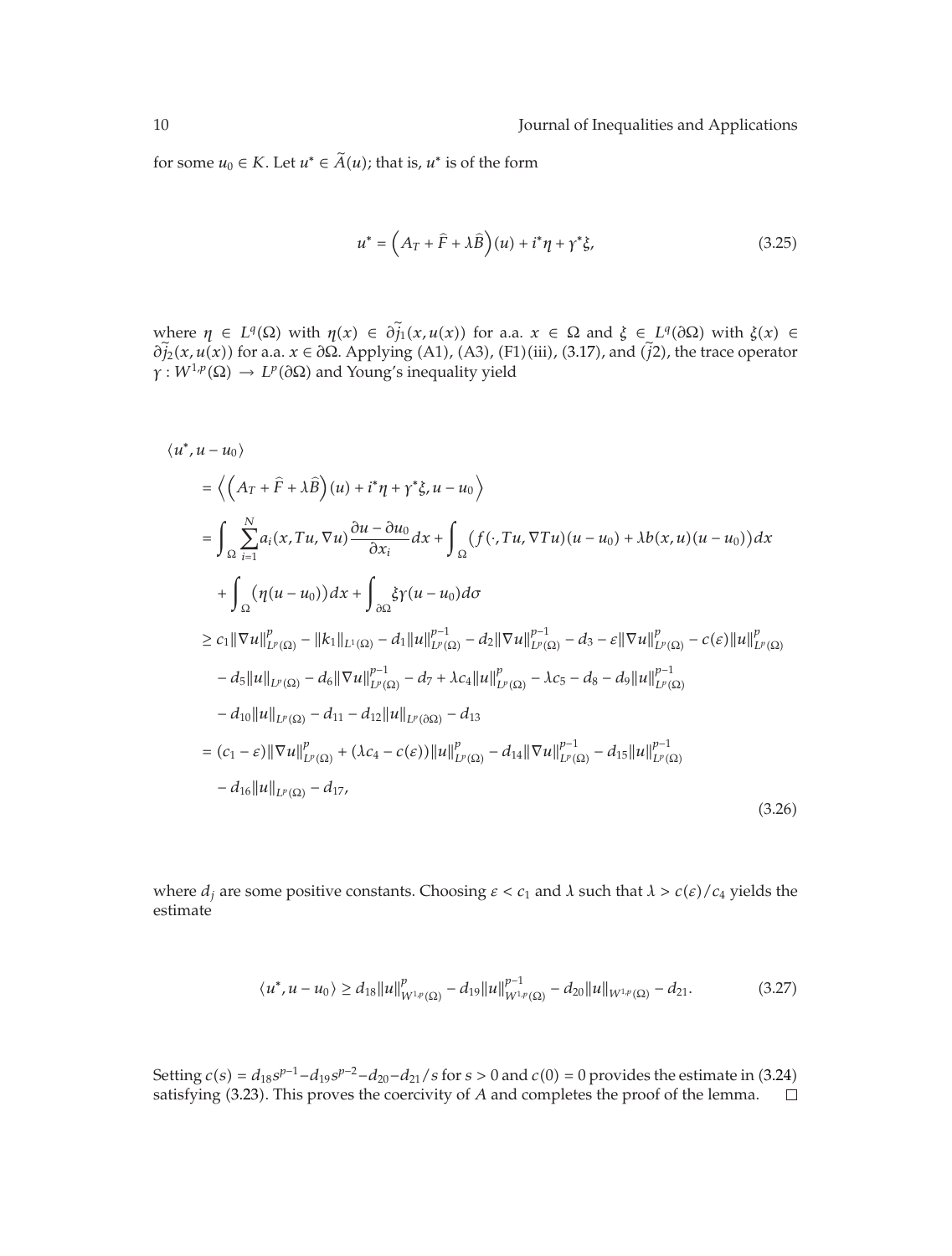## **4. Main Results**

**Theorem 4.1.** *Let hypotheses (A1)–(A3), (j1)–(j3), and (F1) be satisfied, and assume the existence of sub- and supersolutions u and*  $\overline{u}$ *, respectively, satisfying*  $u \leq \overline{u}$  *and* (2.1). Then, there exists a solution *of* (1.1) *in the order interval*  $[u, \overline{u}]$ *.* 

*Proof.* Let  $I_K : W^{1,p}(\Omega) \to \mathbb{R} \cup \{+\infty\}$  be the indicator function corresponding to the closed convex set  $K \neq \emptyset$  given by

$$
I_K(u) = \begin{cases} 0, & \text{if } u \in K, \\ +\infty, & \text{if } u \notin K, \end{cases}
$$
 (4.1)

which is known to be proper, convex, and lower semicontinuous. The variationalhemivariational inequality (1.1) can be rewritten as follows. Find  $u \in K$  such that

$$
\langle Au + F(u), v - u \rangle + I_K(v) - I_K(u) + \int_{\Omega} j_1^0(\cdot, u; v - u) dx + \int_{\partial \Omega} j_2^0(\cdot, \gamma u; \gamma v - \gamma u) d\sigma \ge 0 \quad (4.2)
$$

for all  $v \in W^{1,p}(\Omega)$ . By using the operators  $A_T$ ,  $\hat{F}$ ,  $\hat{B}$  and the functions  $\tilde{j}_1$ ,  $\tilde{j}_2$  introduced in Section 3, we consider the following auxiliary problem. Find  $u \in K$  such that

$$
\left\langle A_T u + \hat{F}(u) + \lambda \hat{B}(u), v - u \right\rangle + I_K(v) - I_K(u) + \int_{\Omega} \tilde{j}_1^0(\cdot, u; v - u) dx + \int_{\partial \Omega} \tilde{j}_2^0(\cdot, \gamma u; \gamma v - \gamma u) d\sigma \ge 0
$$
\n(4.3)

for all  $v \in W^{1,p}(\Omega)$ . Consider now the multivalued operator

$$
\widetilde{A} + \partial I_K : W^{1,p}(\Omega) \longrightarrow 2^{(W^{1,p}(\Omega))^*}, \tag{4.4}
$$

where  $\widetilde{A}$  is as in (3.21), and  $\partial I_K$  :  $W^{1,p}(\Omega) \rightarrow 2^{(W^{1,p}(\Omega))^*}$  is the subdifferential of the indicator function  $I_K$  which is known to be a maximal monotone operator (cf. [28, page 20]). Lemma 3.5 provides that  $\tilde{A}$  is bounded, pseudomonotone, and coercive. Applying Theorem 3.2 proves the surjectivity of  $\widetilde{A} + \partial I_K$  meaning that range $(\widetilde{A} + \partial I_K) = (W^{1,p}(\Omega))^*$ . Since  $0 \in (W^{\hat{1},p}(\Omega))^*$ , there exists a solution  $u \in K$  of the inclusion

$$
\widetilde{A}(u) + \partial I_K(u) \ni 0. \tag{4.5}
$$

This implies the existence of  $\eta^* \in \Phi_1(u)$ ,  $\xi^* \in \Phi_2(u)$ , and  $\theta^* \in \partial I_K(u)$  such that

$$
A_T u + \widehat{F}(u) + \lambda \widehat{B}(u) + \eta^* + \xi^* + \theta^* = 0, \quad \text{in} \left(W^{1,p}(\Omega)\right)^*, \tag{4.6}
$$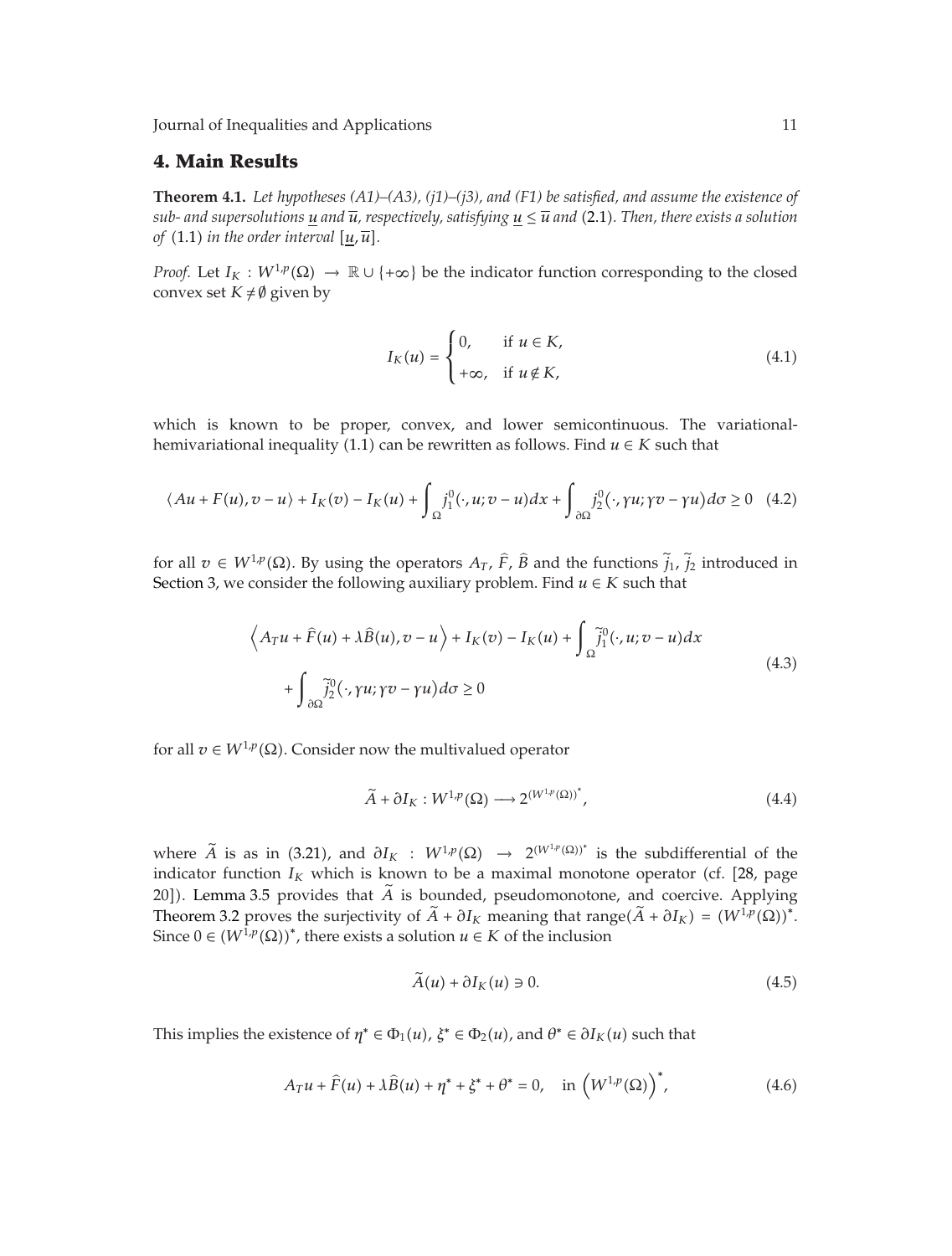where it holds in view of  $(3.12)$  and  $(3.14)$  that

$$
\eta^* = i^* \eta, \qquad \xi^* = \gamma^* \xi \tag{4.7}
$$

with

$$
\eta \in L^{q}(\Omega), \quad \eta(x) \in \partial \tilde{j}_{1}(x, u(x)) \quad \text{as well as} \quad \xi \in L^{q}(\partial \Omega), \quad \xi(x) \in \partial \tilde{j}_{2}(x, \gamma u(x)). \tag{4.8}
$$

Due to the Definition of Clarke's generalized gradient  $\partial \tilde{j}_k(\cdot, u)$ ,  $k = 1, 2$ , one gets

$$
\langle \eta^*, \varphi \rangle = \int_{\Omega} \eta(x) \varphi(x) dx \le \int_{\Omega} \tilde{j}_1^0(x, u(x); \varphi(x)) dx, \quad \forall \varphi \in W^{1, p}(\Omega),
$$
  

$$
\langle \xi^*, \varphi \rangle = \int_{\partial \Omega} \xi(x) \gamma \varphi(x) d\sigma \le \int_{\partial \Omega} \tilde{j}_2^0(x, \gamma u(x); \gamma \varphi(x)) d\sigma, \quad \forall \varphi \in W^{1, p}(\Omega).
$$
 (4.9)

Moreover, we have the following estimate:

$$
\langle \theta^*, v - u \rangle \le I_K(v) - I_K(u), \quad \forall v \in W^{1,p}(\Omega). \tag{4.10}
$$

From  $(4.6)$  we conclude

$$
\left\langle A_T u + \widehat{F}(u) + \lambda \widehat{B}(u) + \eta^* + \xi^* + \theta^*, \varphi \right\rangle = 0, \quad \forall \varphi \in W^{1,p}(\Omega). \tag{4.11}
$$

Using the estimates in (4.9) and (4.10) to the equation above where  $\varphi$  is replaced by  $v - u$ , yields for all  $v \in W^{1,p}(\Omega)$ 

$$
0 = \left\langle A_T + \hat{F}(u) + \lambda \hat{B}(u) + \eta^* + \xi^* + \theta^*, v - u \right\rangle
$$
  
\n
$$
\leq \left\langle A_T u + \hat{F}(u) + \lambda \hat{B}(u), v - u \right\rangle + I_K(v) - I_K(u)
$$
  
\n
$$
+ \int_{\Omega} \tilde{j}_1^0(\cdot, u; v - u) dx + \int_{\partial \Omega} \tilde{j}_2^0(\cdot, \gamma u; \gamma v - \gamma u) d\sigma.
$$
\n(4.12)

Hence, we obtain a solution  $u$  of the auxiliary problem  $(4.3)$  which is equivalent to the problem. Find  $u \in K$  such that

$$
\left\langle A_T u + \widehat{F}(u) + \lambda \widehat{B}(u), v - u \right\rangle + \int_{\Omega} \widetilde{j}_1^0(\cdot, u; v - u) dx + \int_{\partial \Omega} \widetilde{j}_2^0(\cdot, \gamma u; \gamma v - \gamma u) d\sigma \ge 0, \quad \forall v \in K.
$$
\n(4.13)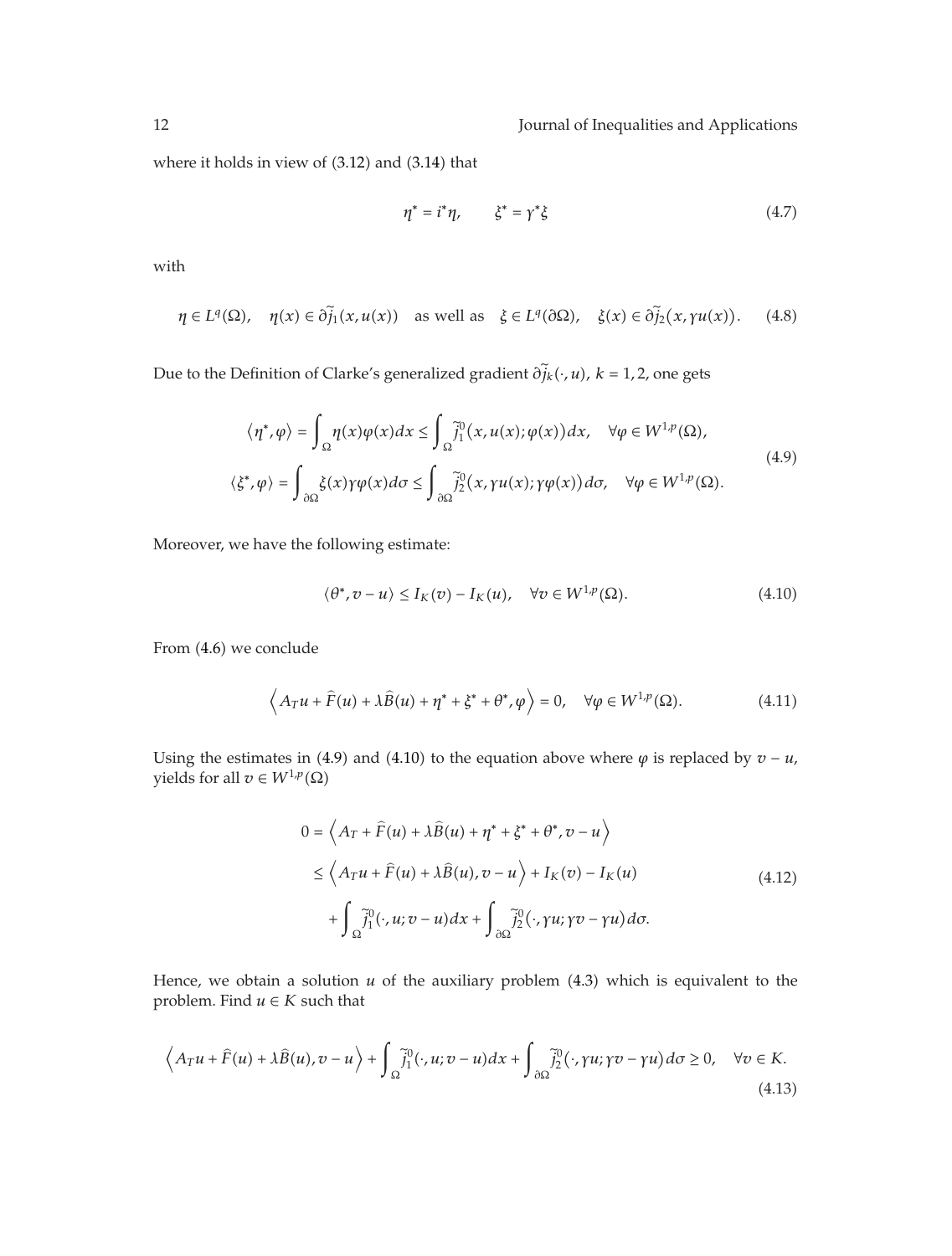In the next step we have to show that any solution *u* of (4.13) belongs to  $[\underline{u}, \overline{u}]$ . By Definition 2.2 and by choosing  $w = \overline{u} \vee u = \overline{u} + (u - \overline{u})^+ \in \overline{u} \vee K$ , we obtain

$$
\langle A\overline{u} + F(\overline{u}), (u - \overline{u})^+ \rangle + \int_{\Omega} j_1^0(\cdot, \overline{u}; (u - \overline{u})^+) dx + \int_{\partial \Omega} j_2^0(\cdot, \gamma \overline{u}; \gamma (u - \overline{u})^+) d\sigma \ge 0, \qquad (4.14)
$$

and selecting  $v = \overline{u} \wedge u = u - (u - \overline{u})^+ \in K$  in (4.13) provides

$$
\left\langle A_T u + \widehat{F}(u) + \lambda \widehat{B}(u), -(u - \overline{u})^+ \right\rangle + \int_{\Omega} \widetilde{f}_1^0(\cdot, u; -(u - \overline{u})^+) dx + \int_{\partial \Omega} \widetilde{f}_2^0(\cdot, \gamma u; -\gamma (u - \overline{u})^+) d\sigma \ge 0.
$$
\n(4.15)

Adding these inequalities yields

$$
\sum_{i=1}^{N} \int_{\Omega} (a_i(x, \overline{u}, \nabla \overline{u}) - a_i(x, Tu, \nabla u)) \frac{\partial (u - \overline{u})^+}{\partial x_i} dx + \int_{\Omega} (F(\overline{u}) - (F \circ T)(u))(u - \overline{u})^+ dx
$$
  
+ 
$$
\int_{\Omega} (j_1^0(\cdot, \overline{u}; 1) + \tilde{j}_1^0(\cdot, u; -1))(u - \overline{u})^+ dx + \int_{\partial \Omega} (j_2^0(\cdot, \gamma \overline{u}; 1) + \tilde{j}_2^0(\cdot, \gamma u; -1)) \gamma (u - \overline{u})^+ d\sigma
$$
  

$$
\geq \lambda \int_{\Omega} B(u)(u - \overline{u})^+ dx.
$$
 (4.16)

Let us analyze the specific integrals in  $(4.16)$ . By using  $(A2)$  and the definition of the truncation operator, we obtain

$$
\int_{\Omega} (a_i(x, \overline{u}, \nabla \overline{u}) - a_i(x, Tu, \nabla u)) \frac{\partial (u - \overline{u})^+}{\partial x_i} dx \le 0,
$$
\n
$$
\int_{\Omega} (F(\overline{u}) - (F \circ T)(u))(u - \overline{u})^+ dx = 0.
$$
\n(4.17)

Furthermore, we consider the third integral of  $(4.16)$  in case  $u > \overline{u}$ ; otherwise it would be zero. Applying  $(1.12)$  and  $(3.8)$  proves

$$
\tilde{j}_{1}^{0}(x, u(x); -1)
$$
\n
$$
= \lim_{s \to u(x), t \downarrow 0} \tilde{j}_{1}(x, s - t) - \tilde{j}_{1}(x, s)
$$
\n
$$
= \lim_{s \to u(x), t \downarrow 0} \frac{j_{1}(x, \overline{u}(x)) + \beta_{1}(x)(s - t - \overline{u}(x)) - j_{1}(x, \overline{u}(x)) - \beta_{1}(x)(s - \overline{u}(x))}{t}
$$
\n
$$
= \lim_{s \to u(x), t \downarrow 0} \frac{-\beta_{1}(x)t}{t}
$$
\n
$$
= -\beta_{1}(x).
$$
\n(4.18)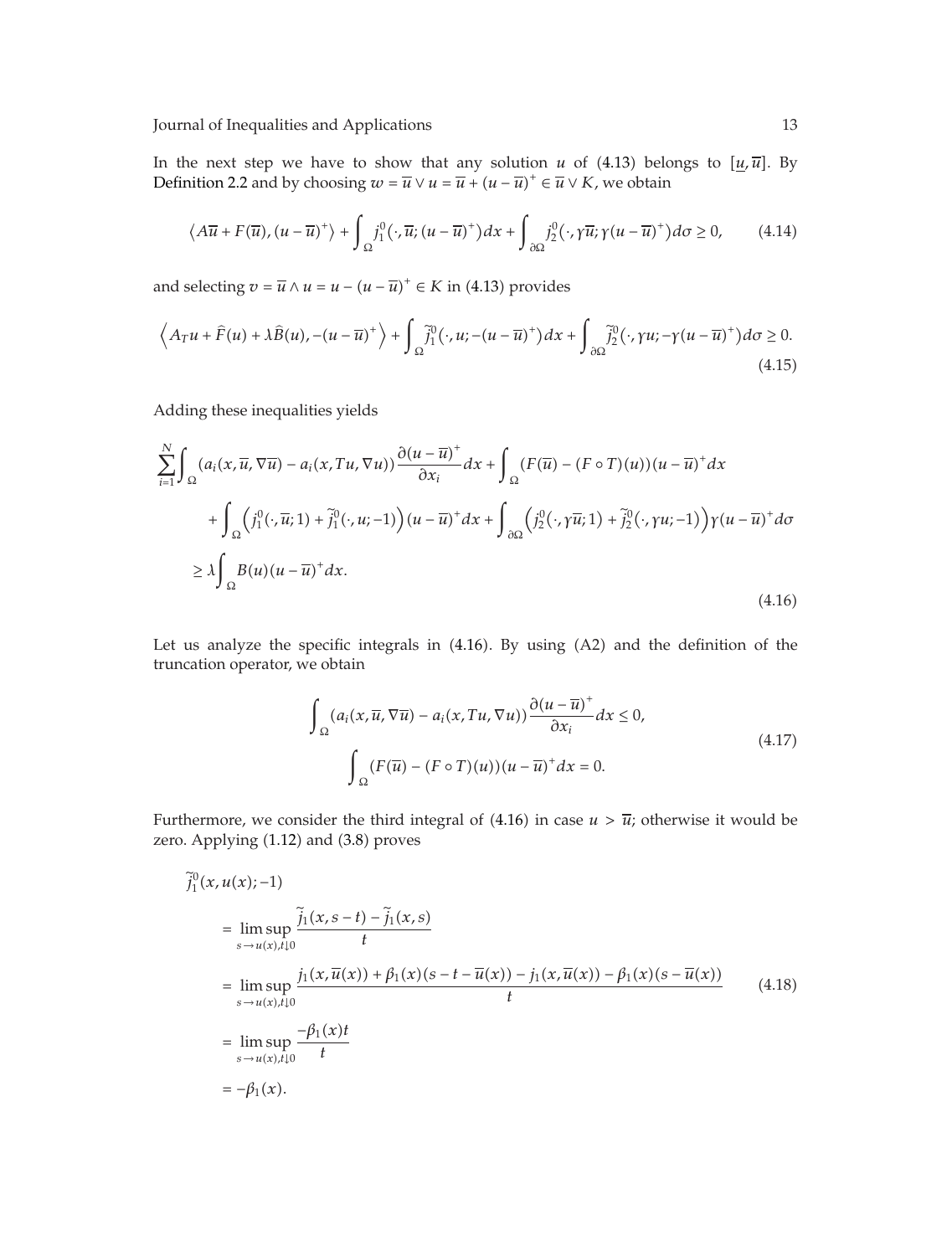Proposition 2.1.2 in [1] along with (3.7) shows

$$
j_1^0(x,\overline{u}(x);1) = \max\{\xi : \xi \in \partial j_1(x,\overline{u}(x))\} = \beta_1(x). \tag{4.19}
$$

In view of  $(4.18)$  and  $(4.19)$  we obtain

$$
\int_{\Omega} \left( j_1^0(\cdot, \overline{u}; 1) + \tilde{j}_1^0(\cdot, u; -1) \right) (u - \overline{u})^+ dx = \int_{\Omega} \left( \beta_1(x) - \beta_1(x) \right) (u - \overline{u})^+ dx = 0,
$$
\n(4.20)

and analog to this calculation

$$
\int_{\partial\Omega} \left( j_2^0(\cdot, \gamma \overline{u}; 1) + \tilde{j}_2^0(\cdot, \gamma u; -1) \right) \gamma (u - \overline{u})^+ d\sigma = 0. \tag{4.21}
$$

Due to  $(4.17)$ ,  $(4.20)$ , and  $(4.21)$ , we immediately realize that the left-hand side in  $(4.16)$  is nonpositive. Thus, we have

$$
0 \ge \lambda \int_{\Omega} B(u)(u - \overline{u})^{+} dx
$$
  
=  $\lambda \int_{\Omega} b(\cdot, u)(u - \overline{u})^{+} dx$   
=  $\lambda \int_{\{x: u(x) > \overline{u}(x)\}} (u - \overline{u})^{p} dx$   
=  $\lambda \int_{\Omega} ((u - \overline{u})^{+})^{p} dx$   
 $\ge 0,$  (4.22)

which implies  $(u - \overline{u})^+ = 0$  and hence,  $u \leq \overline{u}$ . The proof for  $\underline{u} \leq u$  is done in a similar way. So far we have shown that any solution of the inclusion  $(4.5)$  (which is a solution of  $(4.3)$  as well) belongs to the interval  $[u, \overline{u}]$ . The latter implies  $A_T u = Au$ ,  $B(u) = 0$  and  $(F \circ T)(u) = F(u)$ , and thus from  $(4.5)$  it follows

$$
\langle Au + F(u) + i^* \eta + \gamma^* \xi, v - u \rangle \ge 0, \quad \forall v \in K,
$$
\n(4.23)

where  $\eta(x) \in \partial_{j_1}^x(x, u(x)) \subset \partial_{j_1}(x, u(x))$  and  $\xi(x) \in \partial_{j_2}^x(x, \gamma u(x)) \subset \partial_{j_2}(x, \gamma u(x))$ , which proves that  $u \in [u, \overline{u}]$  is also a solution of our original problem (1.1). This completes the proof of the theorem.  $\Box$ 

Let  $S$  denote the set of all solutions of (1.1) within the order interval  $[\underline{u}, \overline{u}]$ . In addition, we will assume that *K* has lattice structure, that is, *K* fulfills

$$
K \vee K \subset K, \qquad K \wedge K \subset K. \tag{4.24}
$$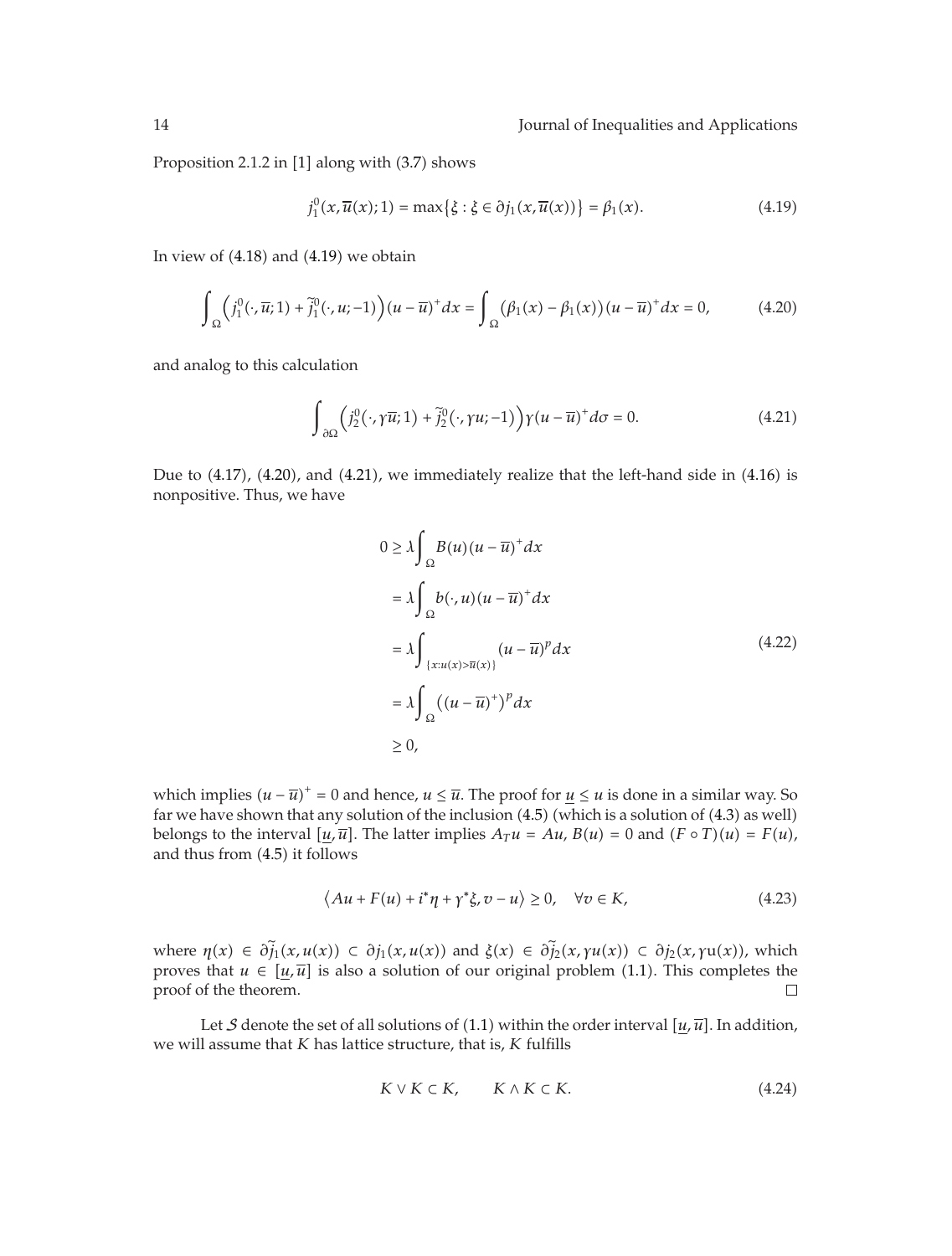We are going to show that  $S$  possesses the smallest and the greatest element with respect to the given partial ordering.

#### **Theorem 4.2.** *Let the hypothesis of Theorem 4.1 be satisfied. Then the solution set* S *is compact.*

*Proof.* First, we are going to show that S is bounded in  $W^{1,p}(\Omega)$ . Let  $u \in S$  be a solution of  $(4.2)$ , and notice that *S* is *LP*(Ω)-bounded because of <u>*u*</u> ≤ *u* ≤  $\overline{u}$ . This implies γ<u>*u*</u> ≤ γ*u* ≤ γ*ū*, and thus, *u* is also bounded in  $L^p(\partial\Omega)$ . Choosing a fixed  $v = u_0 \in K$  in (4.2) delivers

$$
\langle Au + F(u), u_0 - u \rangle + \int_{\Omega} j_1^0(\cdot, u; u_0 - u) dx + \int_{\partial \Omega} j_2^0(\cdot, \gamma u; \gamma u_0 - \gamma u) d\sigma \ge 0.
$$
 (4.25)

Using (A1), (j3), (F1)(iii), Proposition 2.1.2 in [1], and Young's inequality yields

$$
\langle Au, u \rangle \leq \int_{\Omega} \sum_{i=1}^{N} |a_{i}(x, u, \nabla u)| \left| \frac{\partial u_{0}}{\partial x_{i}} \right| dx + \int_{\Omega} |f(x, u, \nabla u)| |u_{0} - u| dx + \int_{\Omega} \max \{ \eta(u_{0} - u) : \eta \in \partial j_{1}(x, u) \} dx + \int_{\partial \Omega} \max \{ \xi(u_{0} - u) : \xi \in \partial j_{2}(x, u) \} d\sigma \leq \int_{\Omega} \sum_{i=1}^{N} (k_{0} + c_{0}|u|^{p-1} + c_{0}|\nabla u|^{p-1}) |\nabla u_{0}| dx + \int_{\Omega} (k_{3} + c_{2}|\nabla u|^{p-1}) |u_{0} - u| dx + \int_{\Omega} L_{1}|u_{0} - u| dx + \int_{\partial \Omega} L_{2}| \gamma u_{0} - \gamma u| d\sigma \leq e_{1} + e_{2} ||u||_{L^{p}(\Omega)}^{p-1} + e_{3} ||\nabla u||_{L^{p}(\Omega)}^{p-1} + e_{4} + e_{5} ||u||_{L^{p}(\Omega)} + e_{6} ||\nabla u||_{L^{p}(\Omega)}^{p-1} + \varepsilon ||\nabla u||_{L^{p}(\Omega)}^{p} + c(\varepsilon) ||u||_{L^{p}(\Omega)}^{p} + e_{7} + e_{8} ||u||_{L^{p}(\Omega)} + e_{9} + e_{10} ||u||_{L^{p}(\partial \Omega)} \leq \varepsilon ||\nabla u||_{L^{p}(\Omega)}^{p} + e_{11} ||\nabla u||_{L^{p}(\Omega)}^{p-1} + e_{12} ||\nabla u||_{L^{p}(\Omega)} + e_{13},
$$
\n(4.26)

where the left-hand side fulfills the estimate

$$
\langle Au, u \rangle \ge c_1 \|\nabla u\|_{L^p(\Omega)}^p - k_1. \tag{4.27}
$$

Thus, one has

$$
(c_1 - \varepsilon) \|\nabla u\|_{L^p(\Omega)}^p \le e_{11} \|\nabla u\|_{L^p(\Omega)}^{p-1} + e_{13},
$$
\n(4.28)

where the choice  $\varepsilon < c_1$  proves that  $\|\nabla u\|_{L^p(\Omega)}$  is bounded. Hence, we obtain the boundedness of *u* in  $W^{1,p}(\Omega)$ . Let  $(u_n) \subset S$ . Since  $W^{1,p}(\Omega)$ ,  $1 < p < \infty$ , is reflexive, there exists a weak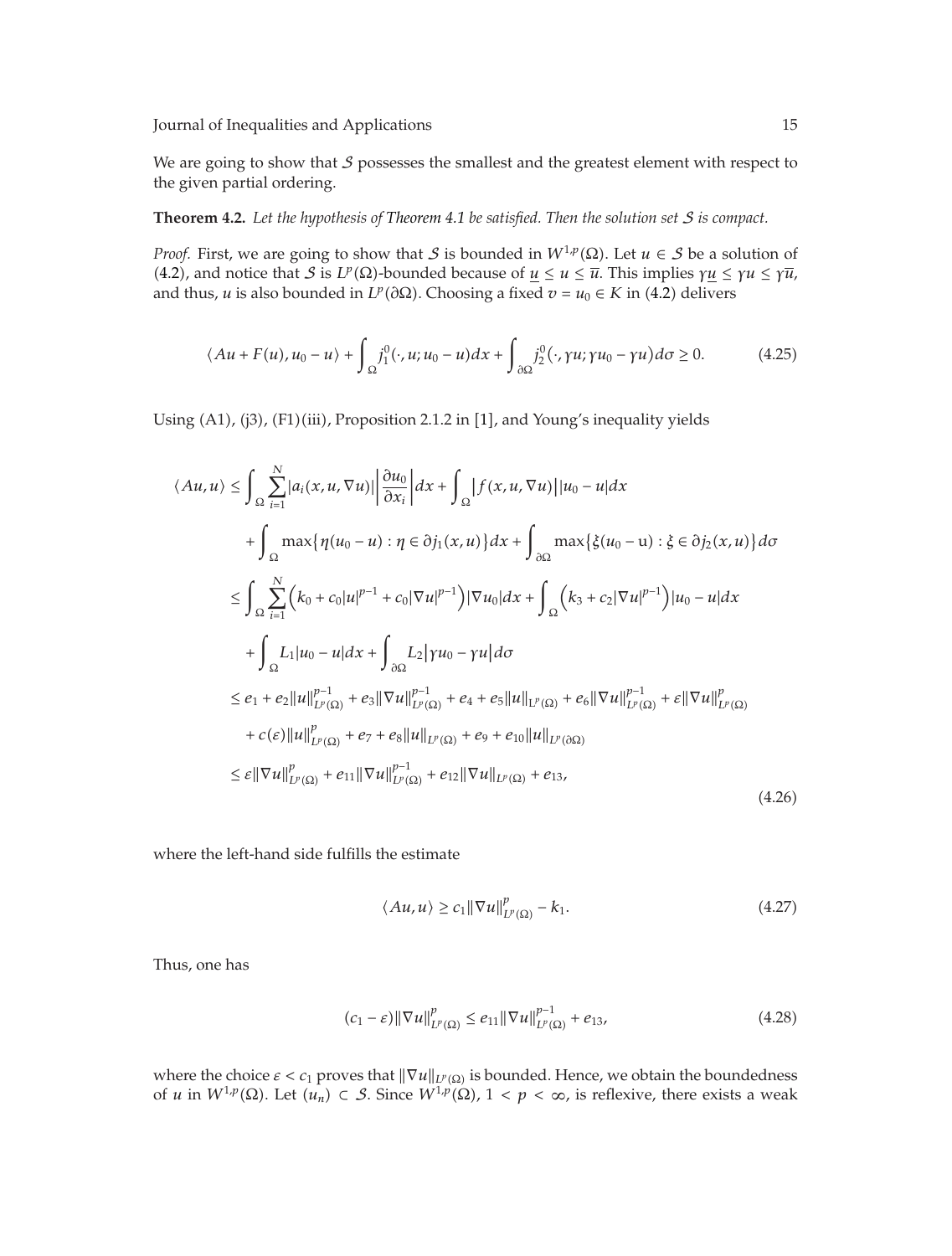convergent subsequence, not relabelled, which yields along with the compact imbedding *i* : *W*<sup>1*,p*</sup>(Ω) → *L<sup>p</sup>*(Ω) and the compactness of the trace operator *γ* : *W*<sup>1</sup>*,p*</sup>(Ω) → *LP*(∂Ω)

$$
u_n \rightharpoonup u \quad \text{in } W^{1,p}(\Omega),
$$
\n
$$
u_n \rightharpoonup u \quad \text{in } L^p(\Omega) \text{ and a.e. pointwise in } \Omega,
$$
\n
$$
\gamma u_n \rightharpoonup \gamma u \quad \text{in } L^p(\partial \Omega) \text{ and a.e. pointwise in } \partial \Omega.
$$
\n
$$
(4.29)
$$

As  $u_n$  solves (4.2), in particular, for  $v = u \in K$ , we obtain

$$
\langle Au_n, u_n - u \rangle \le \langle F(u_n), u - u_n \rangle + \int_{\Omega} j_1^0(\cdot, u_n; u - u_n) dx + \int_{\partial \Omega} j_2^0(\cdot, \gamma u_n; \gamma u - \gamma u_n) d\sigma. \tag{4.30}
$$

Since  $(s, r) \mapsto j_k^0(x, s; r)$ ,  $k = 1, 2$ , is upper semicontinuous and due to Fatou's Lemma, we get from  $(4.30)$ 

$$
\limsup_{n \to \infty} \langle Au_n, u_n - u \rangle \leq \limsup_{n \to \infty} \langle F(u_n), u - u_n \rangle + \int_{\Omega} \limsup_{n \to \infty} j_1^0(\cdot, u_n; u - u_n) dx
$$
  
+ 
$$
\int_{\partial \Omega} \limsup_{n \to \infty} j_2^0(\cdot, \gamma u_n; \gamma u - \gamma u_n) d\sigma \leq 0.
$$
  

$$
\leq j_2^0(\cdot, \gamma u_n; \gamma 0) = 0
$$
 (4.31)

The elliptic operator *A* satisfies the  $(S_+)$ -property, which due to  $(4.31)$  and  $(4.29)$  implies

$$
u_n \longrightarrow u \quad \text{in } W^{1,p}(\Omega). \tag{4.32}
$$

Replacing  $u$  by  $u_n$  in (1.1) yields the following inequality:

$$
\langle Au_n + F(u_n), v - u_n \rangle + \int_{\Omega} j_1^0(\cdot, u_n; v - u_n) dx + \int_{\partial \Omega} j_2^0(\cdot, \gamma u_n; \gamma v - \gamma u_n) d\sigma \ge 0, \quad \forall v \in K.
$$
\n(4.33)

Passing to the limes superior in 4.33 and using Fatou's Lemma, the strong convergence of  $(u_n)$  in  $W^{1,p}(\Omega)$ , and the upper semicontinuity of  $(s,r) \to j^0_k(x,s;r)$ ,  $k = 1,2$ , we have

$$
\langle Au + F(u), v - u \rangle + \int_{\Omega} j_1^0(\cdot, u; v - u) dx + \int_{\partial \Omega} j_2^0(\cdot, \gamma u; \gamma v - \gamma u) d\sigma \ge 0, \quad \forall v \in K. \tag{4.34}
$$

Hence,  $u \in S$ . This shows the compactness of the solution set  $S$ .

 $\Box$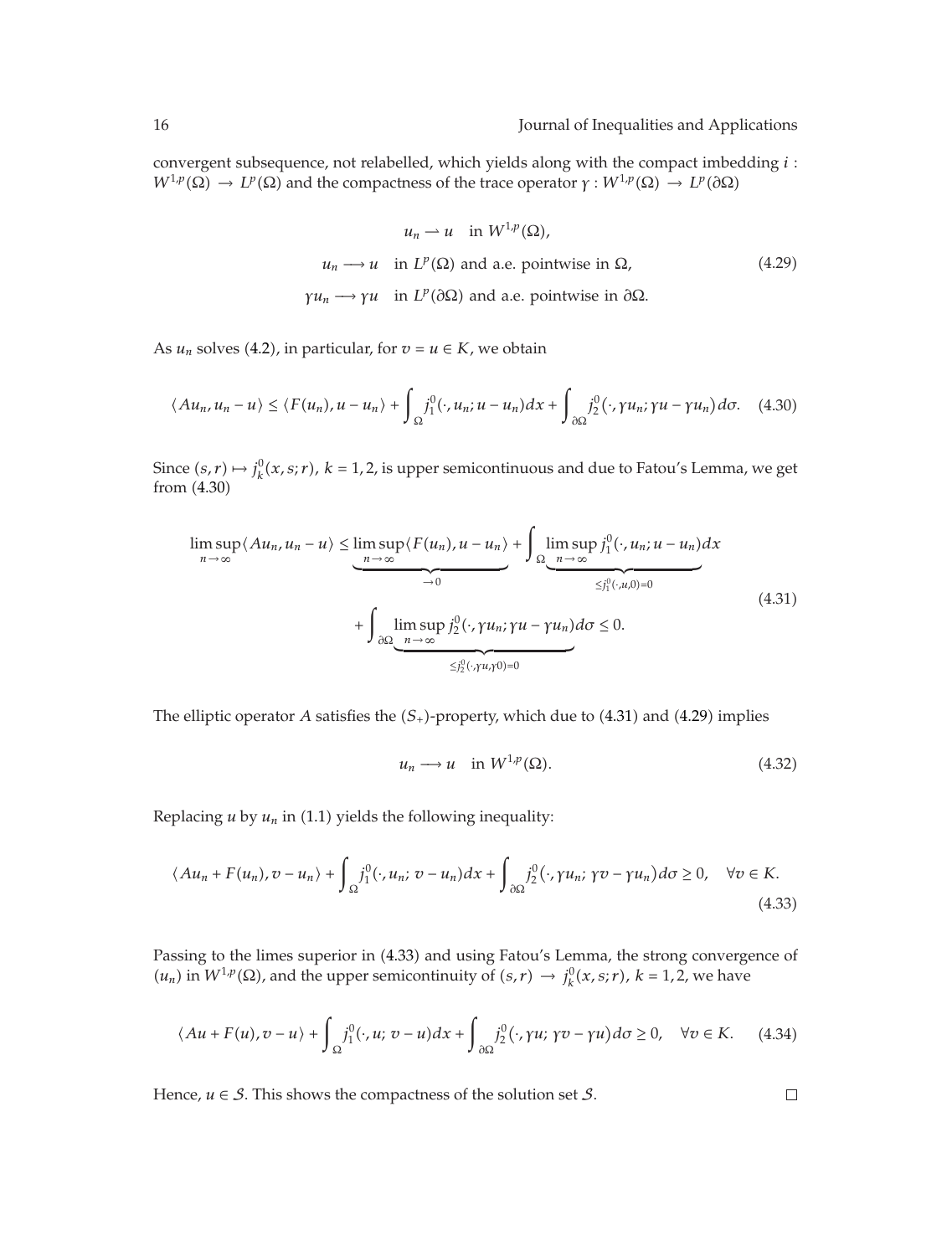In order to prove the existence of extremal elements of the solution set  $S$ , we drop the *u*-dependence of the operator *A*. Then, our assumptions read as follows.

(A1<sup>*'*</sup>) Each *a<sub>i</sub>*(*x*, *ξ*) satisfies Carathéodory conditions, that is, is measurable in *x* ∈ Ω for all  $\xi$  ∈  $\mathbb{R}^N$  and continuous in  $\xi$  for a.e. *x* ∈ Ω. Furthermore, a constant *c*<sub>0</sub> > 0 and a function  $k_0 \in L^q(\Omega)$  exist so that

$$
|a_i(x,\xi)| \le k_0(x) + |\xi|^{p-1}
$$
\n(4.35)

for a.e.  $x \in \Omega$  and for all  $\xi \in \mathbb{R}^N$ , where  $|\xi|$  denotes the Euclidian norm of the vector *ξ*.

A2 The coefficients *ai* satisfy a monotonicity condition with respect to *ξ* in the form

$$
\sum_{i=1}^{N} (a_i(x, \xi) - a_i(x, \xi'))(\xi_i - \xi'_i) > 0
$$
\n(4.36)

for a.e.  $x \in \Omega$ , and for all  $\xi, \xi' \in \mathbb{R}^N$  with  $\xi \neq \xi'$ .

(A3<sup>'</sup>) A constant *c*<sub>1</sub> > 0 and a function  $k_1 \in L^1(\Omega)$  exist such that

$$
\sum_{i=1}^{N} a_i(x, \xi) \xi_i \ge c_1 |\xi|^p - k_1(x) \tag{4.37}
$$

for a.e.  $x \in \Omega$ , and for all  $\xi \in \mathbb{R}^N$ .

Then the operator  $A: W^{1,p}(\Omega) \to (W^{1,p}(\Omega))^*$  acts in the following way:

$$
\langle Au, \varphi \rangle = \int_{\Omega} \sum_{i=1}^{N} a_i(x, \nabla u) \frac{\partial \varphi}{\partial x_i} dx.
$$
 (4.38)

Let us recall the definition of a directed set.

*Definition 4.3.* Let  $(p, \leq)$  be a partially ordered set. A subset C of  $p$  is said to be upward directed if for each pair  $x, y \in C$  there is a  $z \in C$  such that  $x \le z$  and  $y \le z$ . Similarly, C is downward directed if for each pair *x*,  $y \in C$  there is a  $w \in C$  such that  $w \le x$  and  $w \le y$ . If C is both upward and downward directed, it is called directed.

**Theorem 4.4.** Let hypotheses (A1')–(A3') and (j1)–(j3) be fulfilled, and assume that (F1) and (4.24) *are valid. Then the solution set* S *of problem* 1.1 *is a directed set.*

*Proof.* By Theorem 4.1, we have  $S \neq \emptyset$ . Let  $u_1, u_2 \in S$  be given solutions of (1.1), and let  $u_0 =$ max $\{u_1, u_2\}$ . We have to show that there is a  $u \in S$  such that  $u_0 \leq u$ . Our proof is mainly based on an approach developed recently in [26] which relies on a properly constructed auxiliary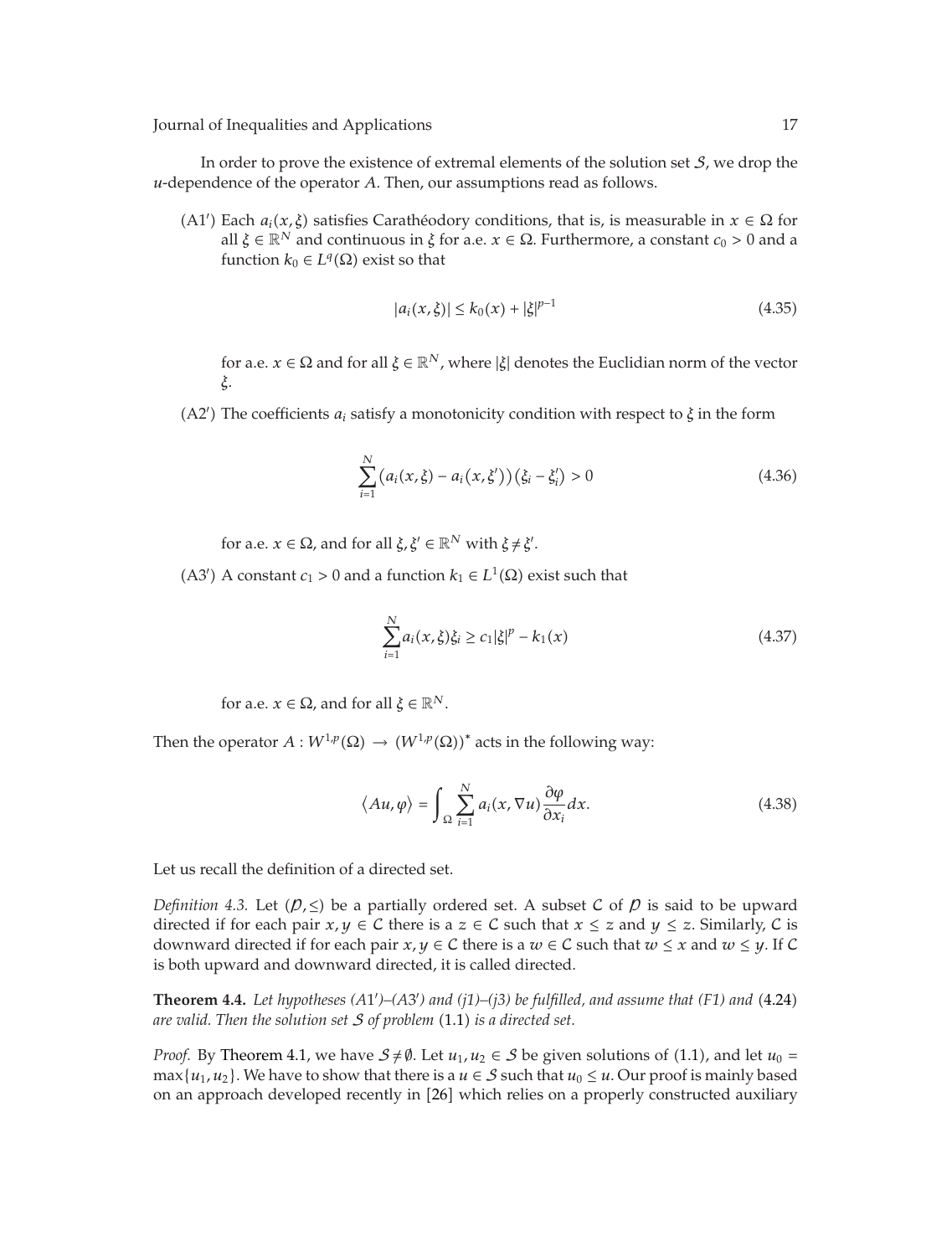problem. Let the operator  $\widehat{B}$  be given basically as in  $(3.15)$ – $(3.18)$  with the following slight change:

$$
b(x,s) = \begin{cases} (s - \overline{u}(x))^{p-1}, & \text{if } s > \overline{u}(x), \\ 0, & \text{if } \underline{u}(x) \le s \le \overline{u}(x), \\ -(u_0(x) - s)^{p-1}, & \text{if } s < u_0(x). \end{cases}
$$
(4.39)

We introduce truncation operators  $T_j$  related to  $u_j$  and modify the truncation operator  $T$  as follows. For  $j = 1, 2$ , we define

$$
T_j u(x) = \begin{cases} \overline{u}(x), & \text{if } u(x) > \overline{u}(x), \\ u(x), & \text{if } u_j(x) \le u(x) \le \overline{u}(x), \\ u_j(x), & \text{if } u(x) < u_j(x), \end{cases}
$$
\n
$$
Tu(x) = \begin{cases} \overline{u}(x), & \text{if } u(x) > \overline{u}(x), \\ u(x), & \text{if } u_0(x) \le u(x) \le \overline{u}(x), \\ u_0(x), & \text{if } u(x) < u_0(x), \end{cases}
$$
\n(4.40)

and we set

$$
Gu(x) = f(x, Tu(x), \nabla Tu(x)) - \sum_{j=1}^{2} |f(x, Tu(x), \nabla Tu(x)) - f(x, T_j u(x), \nabla T_j u(x))|
$$
 (4.41)

as well as

$$
\widehat{F}: i^* \circ G: W^{1,p}(\Omega) \longrightarrow \left(W^{1,p}(\Omega)\right)^*.
$$
\n(4.42)

Moreover, we define

$$
\alpha_{k,j}(x) := \min\{\xi : \xi \in \partial j_k(x, u_j(x))\}, \qquad \beta_k(x) := \max\{\xi : \xi \in \partial j_k(x, \overline{u}(x))\},
$$

$$
\alpha_{k,0}(x) := \begin{cases} \alpha_{k,1}(x), & \text{if } x \in \{u_1 \ge u_2\}, \\ \alpha_{k,2}(x), & \text{if } x \in \{u_2 > u_1\} \end{cases}
$$
(4.43)

for *k, j* = 1, 2, and introduce the functions  $\tilde{j}_1 : \Omega \times \mathbb{R} \to \mathbb{R}$  and  $\tilde{j}_2 : \partial \Omega \times \mathbb{R} \to \mathbb{R}$  defined by

$$
\tilde{j}_{k}(x,s) = \begin{cases} j_{k}(x,u_{0}(x)) + \alpha_{k,0}(x)(s-u_{0}(x)), & \text{if } s < u_{0}(x), \\ j_{k}(x,s), & \text{if } u_{0}(x) \le s \le \overline{u}(x), \\ j_{k}(x,\overline{u}(x)) + \beta_{k}(x)(s-\overline{u}(x)), & \text{if } s > \overline{u}(x). \end{cases}
$$
\n(4.44)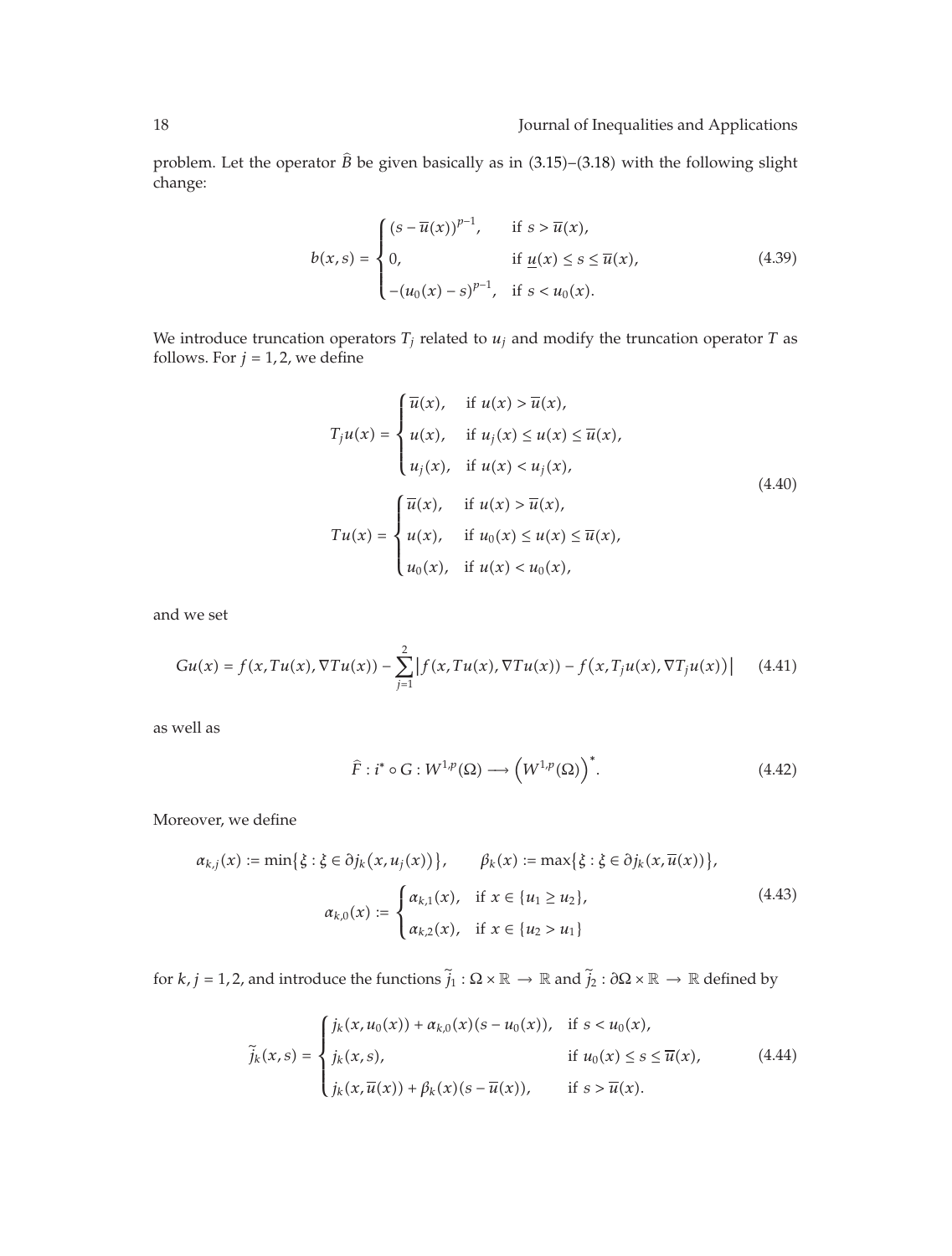Furthermore, we define the functions  $h_{1,j}$  :  $\Omega \times \mathbb{R} \to \mathbb{R}$  and  $h_{2,j}$  :  $\partial \Omega \times \mathbb{R} \to \mathbb{R}$  for  $j = 0, 1, 2$  as follows:

$$
h_{k,0}(x,s) = \begin{cases} \alpha_{k,0}(x), & \text{if } s \le u_0(x), \\ \alpha_{k,0}(x) + \frac{\beta_k(x) - \alpha_{k,0}(x)}{\overline{u}(x) - u_0(x)}(s - u_0(x)), & \text{if } u_0(x) < s < \overline{u}(x), \\ \beta_k(x), & \text{if } s \ge \overline{u}(x), \end{cases} \tag{4.45}
$$

and for  $j = 1, 2$ 

$$
h_{k,j}(x,s) = \begin{cases} \alpha_{k,j}(x, & \text{if } s \le u_j(x), \\ \alpha_{k,j}(x) + \frac{\alpha_{k,0}(x) - \alpha_{k,j}(x)}{u_0(x) - u_j(x)} (s - u_j(x)), & \text{if } u_j(x) < s < u_0(x), \\ h_{k,0}(x,s), & \text{if } s \ge u_0(x), \end{cases} \tag{4.46}
$$

where  $k = 1, 2$ . (Note that for  $k = 2$  we understand the functions above being defined on  $\partial\Omega$ .) Apparently, the mappings  $(x, s) \mapsto h_{k,j}(x, s)$  are Carathéodory functions which are piecewise linear with respect to *s*. Let us introduce the Nemytskij operators  $H_1: L^p(\Omega) \to L^q(\Omega)$  and  $H_2: L^p(\partial\Omega) \to L^q(\partial\Omega)$  defined by

$$
H_1 u(x) = \sum_{j=1}^{2} |h_{1,j}(x, u(x)) - h_{1,0}(x, u(x))|,
$$
  
\n
$$
H_2 u(x) = \sum_{j=1}^{2} |h_{2,j}(x, \gamma(u(x))) - h_{2,0}(x, \gamma(u(x)))|.
$$
\n(4.47)

Due to the compact imbedding  $W^{1,p}(\Omega) \to L^p(\Omega)$  and the compactness of the trace operator  $\gamma$  :  $W^{1,p}(\Omega) \rightarrow L^p(\partial\Omega)$ , the operators  $\widetilde{H}_1 = i^* \circ H_1 \circ i : W^{1,p}(\Omega) \rightarrow (W^{1,p}(\Omega))^*$  and  $H_2$  = *γ*<sup>\*</sup> ◦ *H*<sub>2</sub> ◦ *γ* : *W*<sup>1*,p*</sup>(Ω) → (*W*<sup>1*,p*</sup>(Ω))<sup>\*</sup> are bounded and completely continuous and thus pseudomonotone. Now, we consider the following auxiliary variational-hemivariational inequality. Find  $u \in K$  such that

$$
\left\langle Au + \hat{F}(u) + \lambda \hat{B}(u), v - u \right\rangle + \int_{\Omega} \tilde{j}_1^0(\cdot, u; v - u) dx - \left\langle \widetilde{H}_1 u, v - u \right\rangle
$$
  
+ 
$$
\int_{\partial \Omega} \tilde{j}_2^0(\cdot, \gamma u; \gamma v - \gamma u) d\sigma - \left\langle \widetilde{H}_2 \gamma u, \gamma v - \gamma u \right\rangle \ge 0
$$
 (4.48)

for all  $v \in K$ . The construction of the auxiliary problem (4.48) including the functions  $H_k$ and *G* is inspired by a very recent approach introduced by Carl and Motreanu in [26]. The first part of the proof of Theorem 4.1 delivers the existence of a solution  $u$  of  $(4.48)$ , since all calculations in Section 3 are still valid. In order to show that the solution set  $S$  of (1.1) is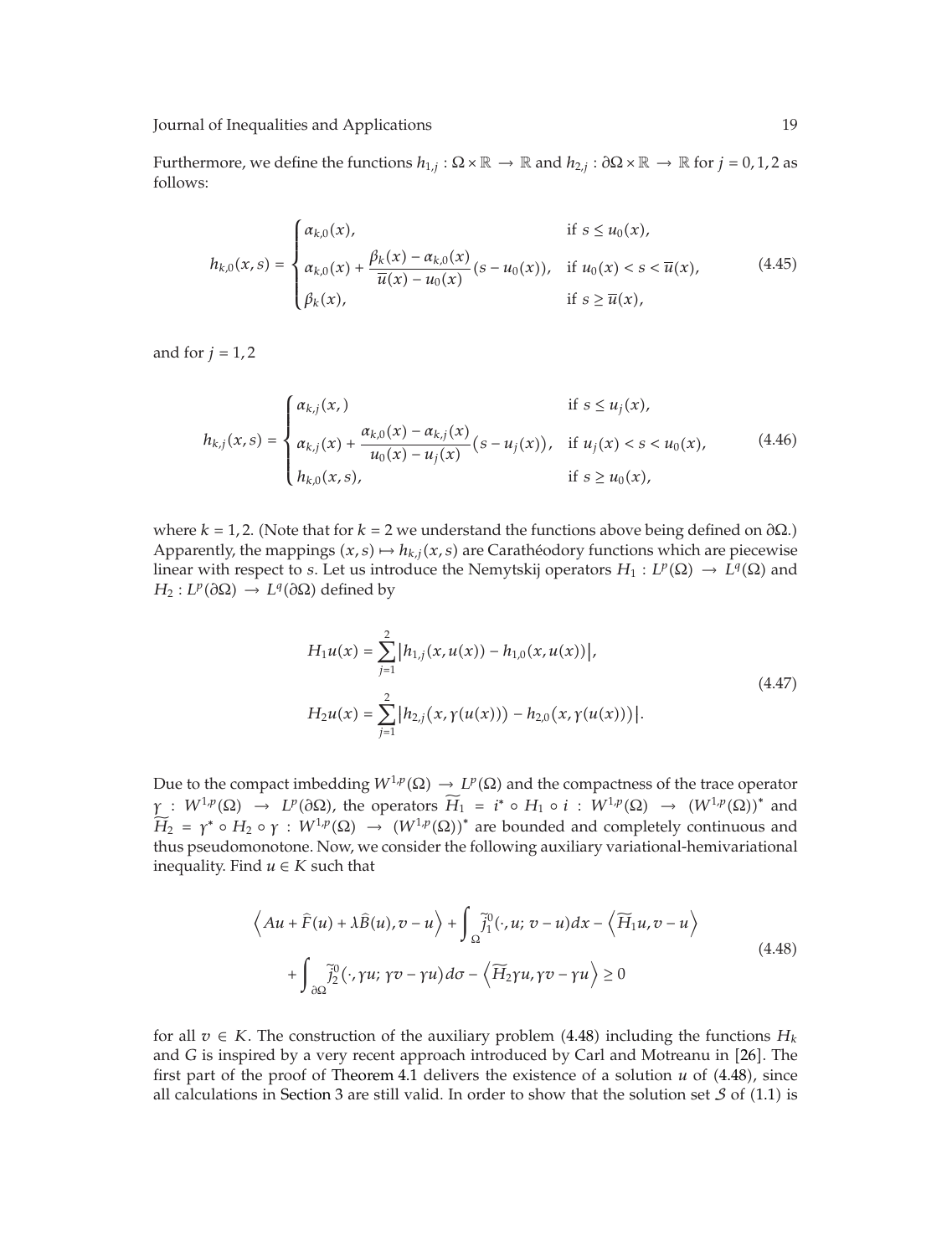upward directed, we have to verify that a solution *u* of (4.48) satisfies  $u_l \le u \le \overline{u}$ ,  $l = 1, 2$ . By assumption  $u_l \in S$ , that is,  $u_l$  solves

$$
u_l \in K : \langle Au_l + F(u_l), v - u_l \rangle + \int_{\Omega} j_1^0(\cdot, u_l; v - u_l) dx + \int_{\partial \Omega} j_2^0(\cdot, \gamma u_l; \gamma v - \gamma u_l) d\sigma \ge 0 \quad (4.49)
$$

for all *v* ∈ *K*. Selecting *v* = *u* ∧ *u*<sub>*l*</sub> = *u*<sub>*l*</sub> − (*u*<sub>*l*</sub> − *u*)<sup>+</sup> ∈ *K* in the inequality above yields

$$
\langle Au_l + F(u_l), -(u_l - u)^+ \rangle + \int_{\Omega} j_1^0(\cdot, u_l; -(u_l - u)^+) dx + \int_{\partial\Omega} j_2^0(\cdot, \gamma u_l; -\gamma (u_l - u)^+) d\sigma \ge 0.
$$
\n(4.50)

Taking the special test function  $v = u \vee u_l = u + (u_l - u)^+ \in K$  in (4.48), we get

$$
\langle Au + \widehat{F}(u) + \lambda \widehat{B}(u), (u_l - u)^+ \rangle + \int_{\Omega} \widetilde{j}_1^0(\cdot, u; (u_l - u)^+) dx - \langle \widetilde{H}_1, (u_l - u)^+ \rangle + \int_{\partial \Omega} \widetilde{j}_2^0(\cdot, \gamma u; \gamma (u_l - u)^+) d\sigma - \langle \widetilde{H}_2 \gamma u, \gamma (u_l - u)^+ \rangle \ge 0.
$$
\n(4.51)

Adding  $(4.50)$  and  $(4.51)$  yields

$$
\int_{\Omega} \sum_{i=1}^{N} (a_i(x, \nabla u) - a_i(x, \nabla u_i)) \frac{\partial (u_i - u)^+}{\partial x_i} dx
$$
\n
$$
+ \int_{\Omega} \left( f(x, Tu, \nabla Tu) - f(x, u_i, \nabla u_i) - \sum_{j=1}^{2} |f(x, Tu, \nabla Tu) - f(x, T_j u, \nabla T_j u)| \right) (u_i - u)^+ dx
$$
\n
$$
+ \int_{\Omega} \left( \tilde{j}_1^0(\cdot, u; 1) + j_1^0(\cdot, u_i; -1) - \sum_{j=1}^{2} |h_{1,j}(x, u) - h_{1,0}(x, u)| \right) (u_i - u)^+ dx
$$
\n
$$
+ \int_{\partial \Omega} \left( \tilde{j}_2^0(\cdot, \gamma u; 1) + j_2^0(\cdot, \gamma u_i; -1) - \sum_{j=1}^{2} |h_{2,j}(x, \gamma u) - h_{2,0}(x, \gamma u)| \right) \gamma (u_i - u)^+ d\sigma
$$
\n
$$
\geq -\lambda \int_{\Omega} B(u)(u_i - u)^+ dx. \tag{4.52}
$$

The condition (A2') implies directly

$$
\int_{\Omega} \sum_{i=1}^{N} (a_i(x, \nabla u) - a_i(x, \nabla u_l)) \frac{\partial (u_l - u)^+}{\partial x_i} dx \le 0,
$$
\n(4.53)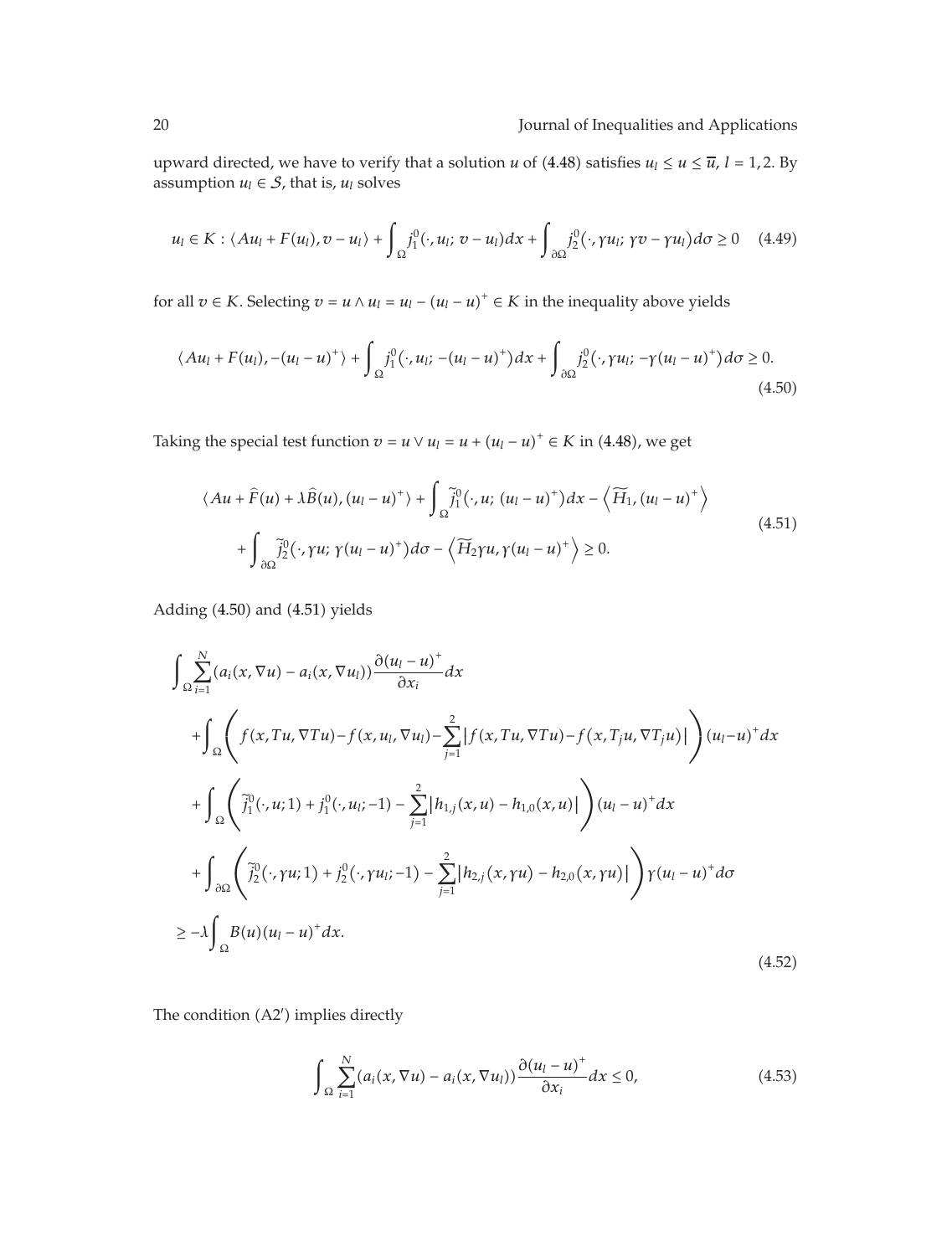and the second integral can be estimated to obtain

$$
\int_{\Omega} \left( f(x, Tu, \nabla Tu) - f(x, u_l, \nabla u_l) - \sum_{j=1}^{2} \left| f(x, Tu, \nabla Tu) - f(x, T_j u, \nabla T_j u) \right| \right) (u_l - u)^+ dx
$$
\n
$$
\leq \int_{\Omega} (f(x, Tu, \nabla Tu) - f(x, u_l, \nabla u_l) - \left| f(x, Tu, \nabla Tu) - f(x, T_l u, \nabla T_l u) \right|) (u_l - u)^+ dx
$$
\n
$$
= \int_{\{x \in \Omega : u_l(x) > u(x)\}} (f(x, Tu, \nabla Tu) - f(x, u_l, \nabla u_l) - \left| f(x, Tu, \nabla Tu) - f(x, u_l, \nabla u_l) \right|) (u_l - u) dx
$$
\n
$$
\leq 0.
$$
\n(4.54)

In order to investigate the third integral, we make use of some auxiliary calculation. In view of (4.44) we have for  $u_l(x) > u(x)$ 

$$
\tilde{j}_{1}^{0}(x, u(x); 1) = \lim_{s \to u(x), t \downarrow 0} \frac{\tilde{j}_{1}(x, s+t) - \tilde{j}_{1}(x, s)}{t}
$$
\n
$$
= \lim_{s \to u(x), t \downarrow 0} \frac{j_{1}(x, u_{0}(x)) + \alpha_{1,0}(x)(s+t-u_{0}(x)) - j_{1}(x, u_{0}(x)) - \alpha_{1,0}(x)(s-u_{0}(x))}{t}
$$
\n
$$
= \lim_{s \to u(x), t \downarrow 0} \frac{\alpha_{1,0}(x)t}{t}
$$
\n
$$
= \alpha_{1,0}(x).
$$
\n(4.55)

Applying Proposition 2.1.2 in [1] and (3.7) results in

$$
j_1^0(x, u_1(x); -1) = \max\{-\xi : \xi \in \partial j_1(x, u_1(x))\}
$$
  
=  $-\min\{\xi : \xi \in \partial j_1(x, u_1(x))\}$   
=  $-\alpha_{1,l}(x)$ . (4.56)

Furthermore, we have in case  $u_l(x) > u(x)$ 

$$
h_{1,l}(x, u(x)) = \alpha_{1,l}(x),
$$
  
\n
$$
h_{1,0}(x, u(x)) = \alpha_{1,0}(x).
$$
\n(4.57)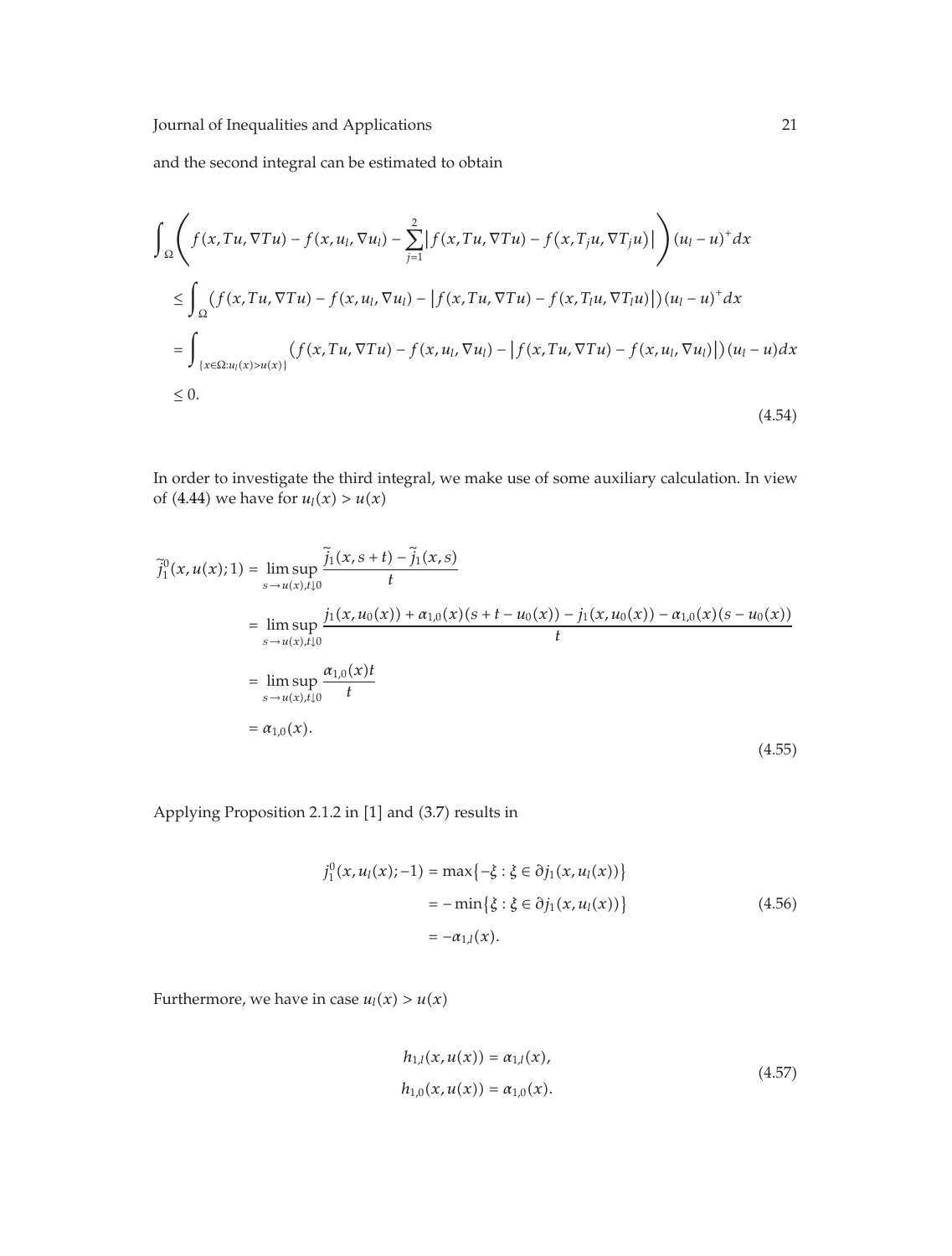Thus, we get

$$
\int_{\Omega} \left( \tilde{j}_{1}^{0}(\cdot, u; 1) + j_{1}^{0}(\cdot, u_{l}; -1) - \sum_{j=1}^{2} |h_{1,j}(x, u) - h_{1,0}(x, u)| \right) (u_{l} - u)^{+} dx
$$
\n
$$
\leq \int_{\Omega} \left( \tilde{j}_{1}^{0}(\cdot, u; 1) + j_{1}^{0}(\cdot, u_{l}; -1) - |h_{1,l}(x, u) - h_{1,0}(x, u)| \right) (u_{l} - u)^{+} dx
$$
\n
$$
= \int_{\{x \in \Omega: u_{l}(x) > u(x)\}} (\alpha_{1,0}(x) - \alpha_{1,l}(x) - |\alpha_{1,l}(x) - \alpha_{1,0}(x)|) (u_{l} - u)^{+} dx
$$
\n
$$
\leq 0.
$$
\n
$$
(4.58)
$$

The same result can be proven for the boundary integral meaning

$$
\int_{\partial\Omega} \left( \tilde{j}_{2}^{0}(\cdot,\gamma u;1) + j_{2}^{0}(\cdot,\gamma u_{l};-1) - \sum_{j=1}^{2} |h_{2,j}(x,\gamma u) - h_{2,0}(x,\gamma u)| \right) \gamma(u_{l} - u)^{+} d\sigma \leq 0. \quad (4.59)
$$

Applying  $(4.53)$ – $(4.59)$  to  $(4.52)$  yields

$$
0 \ge -\lambda \int_{\Omega} B(u)(u_l - u)^+ dx
$$
  
\n
$$
= -\lambda \int_{\{x \in \Omega: u_l(x) > u(x)\}} -(u_0 - u)^{p-1}(u_l - u) dx
$$
  
\n
$$
\ge \lambda \int_{\Omega} ((u_l - u)^+)^p dx
$$
  
\n
$$
\ge 0,
$$
\n(4.60)

and hence,  $(u_l - u)^+ = 0$  meaning that  $u_l \leq u$  for  $l = 1, 2$ . This proves  $u_0 = \max\{u_1, u_2\} \leq u$ . The proof for  $u \leq \overline{u}$  can be shown in a similar way. More precisely, we obtain a solution *u* ∈ *K* of (4.48) satisfying  $u \le u_0 \le u \le \overline{u}$  which implies  $\hat{F}(u) = f(\cdot, u, \nabla u)$ ,  $\hat{B}(u) = 0$  and  $H_1(u) = H_2(\gamma u) = 0$ . The same arguments as at the end of the proof of Theorem 4.1 apply, which shows that *u* is in fact a solution of problem (1.1) belonging to the interval  $[u_0, \overline{u}]$ . Thus, the solution set  $S$  is upward directed. Analogously, one proves that  $S$  is downward directed.  $\Box$ 

Theorems 4.2 and 4.4 allow us to formulate the next theorem about the existence of extremal solutions.

**Theorem 4.5.** *Let the hypotheses of Theorem 4.4 be satisfied. Then the solution set* S *possesses extremal elements.*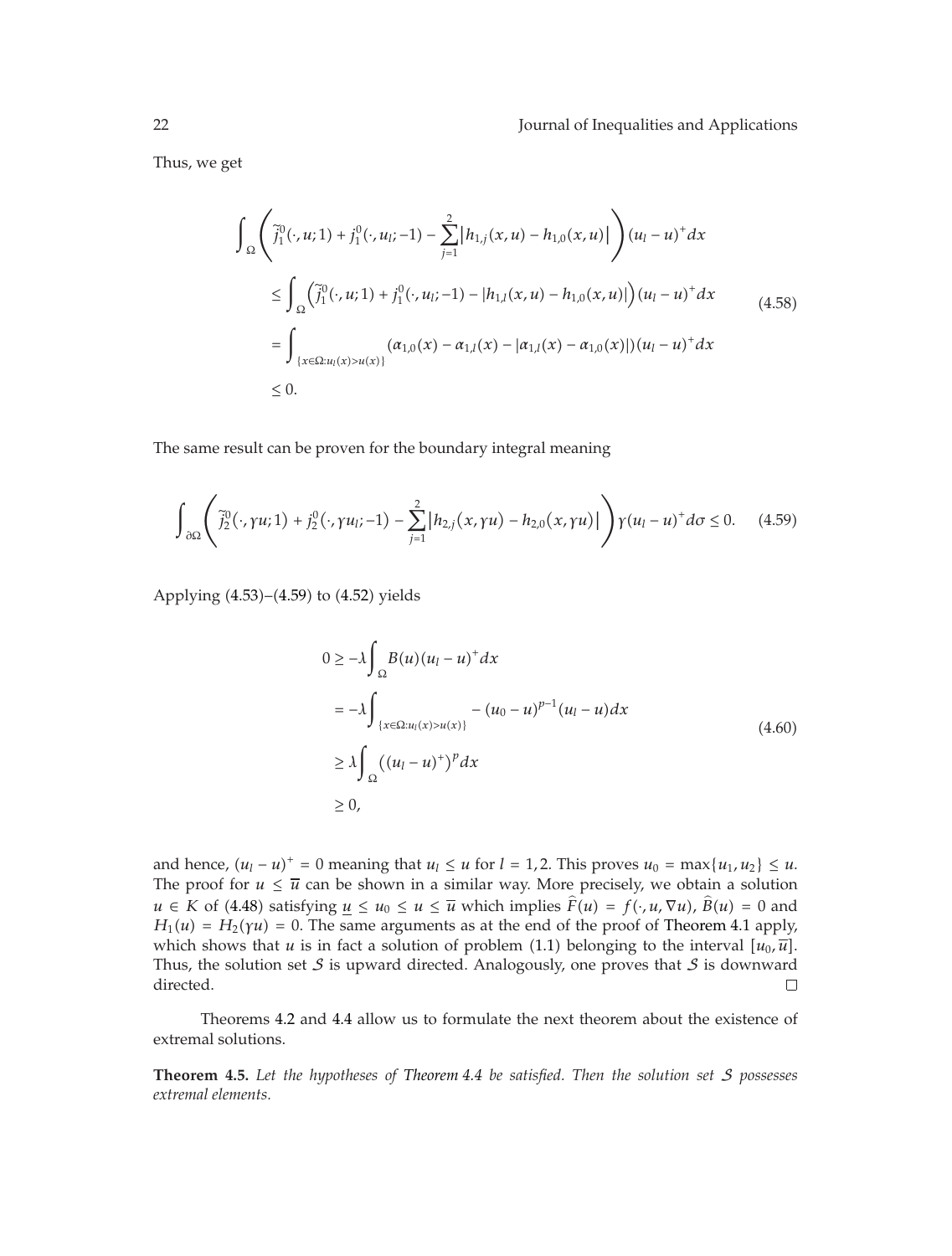*Proof.* Since  $S \subset W^{1,p}(\Omega)$  and  $W^{1,p}(\Omega)$  are separable, S is also separable; that is, there exists a countable, dense subset  $Z = \{z_n : n \in \mathbb{N}\}\$  of S. We construct an increasing sequence  $(u_n) \subset S$ as follows. Let  $u_1 = z_1$  and select  $u_{n+1} \in S$  such that

$$
\max(z_n, u_n) \le u_{n+1} \le \overline{u}.\tag{4.61}
$$

By Theorem 4.4, the element  $u_{n+1}$  exists because  $S$  is upward directed. Moreover, we can choose by Theorem 4.2 a convergent subsequence (denoted again by  $u_n$ ) with  $u_n \to u$  in  $W^{1,p}(\Omega)$  and  $u_n(x) \to u(x)$  a.e. in  $\Omega$ . Since  $(u_n)$  is increasing, the entire sequence converges in  $W^{1,p}(\Omega)$  and further,  $u = \sup u_n$ . One sees at once that  $Z \subset [u, u]$  which follows from

$$
\max(z_1,\ldots,z_n)\leq u_{n+1}\leq u,\quad \forall n,\tag{4.62}
$$

and the fact that  $[u, u]$  is closed in  $W^{1,p}(\Omega)$  implies

$$
\mathcal{S} \subset \overline{Z} \subset \overline{[u, u]} = [\underline{u}, u]. \tag{4.63}
$$

Therefore, as  $u \in S$ , we conclude that *u* is the greatest element in S. The existence of the smallest solution of  $(1.1)$  in  $[u,\overline{u}]$  can be proven in a similar way.  $\Box$ 

*Remark 4.6.* If *A* depends on *s*, we have to require additional assumptions. For example, if *A* satisfies in *s* a monotonicity condition, the existence of extremal solutions can be shown, too. In case  $K = W^{1,p}(\Omega)$ , a Lipschitz condition with respect to *s* is sufficient for proving extremal solutions. For more details we refer to [7].

#### **5. Generalization to Discontinuous Nemytskij Operators**

In this section, we will extend our problem in 1.1 to include discontinuous nonlinearities *f* of the form  $f : \Omega \times \mathbb{R} \times \mathbb{R} \times \mathbb{R}^N \to \mathbb{R}$ . We consider again the elliptic variational-hemivariational inequality

$$
\langle Au + F(u), v - u \rangle + \int_{\Omega} j_1^0(\cdot, u; v - u) dx + \int_{\partial \Omega} j_2^0(\cdot, \gamma u; \gamma v - \gamma u) d\sigma \ge 0, \quad \forall v \in K,
$$
 (5.1)

where all denotations of Section 1 are valid. Here, *F* denotes the Nemytskij operator given by

$$
F(u)(x) = f(x, u(x), u(x), \nabla u(x)),
$$
\n(5.2)

where we will allow *f* to depend discontinuously on its third argument. The aim of this section is to deal with discontinuous Nemytskij operators  $F : [u, \overline{u}] \subset W^{1,p}(\Omega) \to L^q(\Omega)$ by combining the results of Section 4 with an abstract fixed point result for not necessarily continuous operators, cf. [30, Theorem 1.1.1]. This will extend recent results obtained in [3]. Let us recall the Definitions of sub- and supersolutions.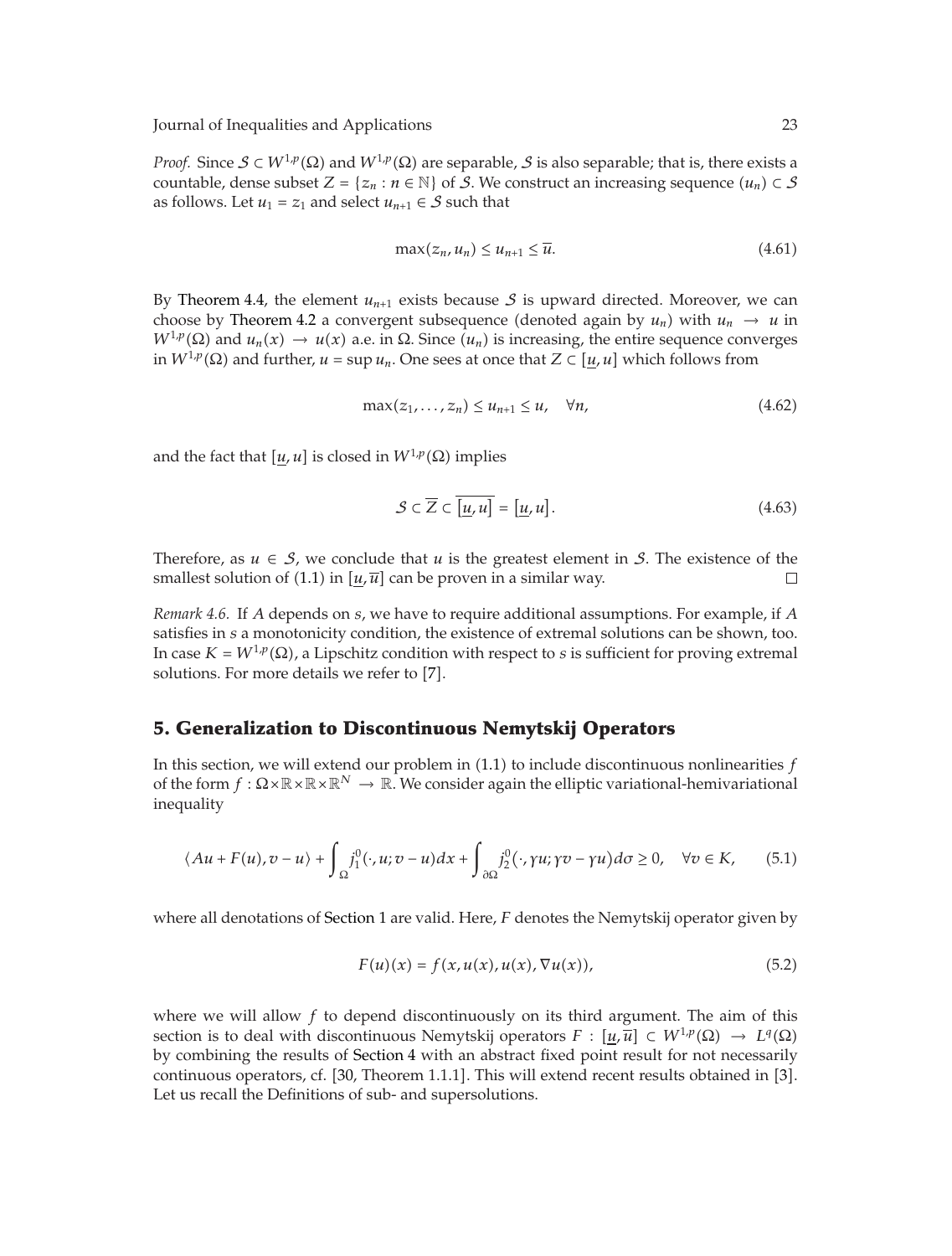*Definition 5.1.* A function  $u \in W^{1,p}(\Omega)$  is called a subsolution of (5.1) if the following holds:

 $(1)$   $F(u) \in L^q(\Omega)$ ;  $(2)$   $\langle A\underline{u} + F(\underline{u}), w - \underline{u}\rangle + \int_{\Omega} j_1^0(\cdot, \underline{u}; w - \underline{u}) dx + \int_{\partial \Omega} j_2^0(\cdot, \gamma \underline{u}; \gamma w - \gamma \underline{u}) d\sigma \geq 0, \forall w \in \underline{u} \wedge K$ .

*Definition 5.2.* A function  $\overline{u} \in W^{1,p}(\Omega)$  is called a supersolution of (5.1) if the following holds:

 $(1)$   $F(\overline{u}) \in L^q(\Omega);$ 

$$
(2) \langle A\overline{u}+F(\overline{u}),w-\overline{u}\rangle + \int_{\Omega}j_1^0(\cdot,\overline{u};w-\overline{u})dx + \int_{\partial\Omega}j_2^0(\cdot,\gamma\overline{u};\gamma w-\gamma\overline{u})d\sigma \geq 0, \forall w \in \overline{u} \vee K.
$$

The conditions for Clarke's generalized gradient  $s \mapsto \partial j_k(x, s)$  and the functions  $j_k$ ,  $k = 1, 2$ , are the same as in (j1)–(j3). We only change the property (F1) to the following.

- (F2) (i)  $x \mapsto f(x, r, u(x), \xi)$  is measurable for all  $r \in \mathbb{R}$ , for all  $\xi \in \mathbb{R}^N$ , and for all measurable functions  $u : \Omega \rightarrow \mathbb{R}$ .
	- (ii)  $(r, \xi) \mapsto f(x, r, s, \xi)$  is continuous in  $\mathbb{R} \times \mathbb{R}^N$  for all  $s \in \mathbb{R}$  and for a.a.  $x \in \Omega$ .
	- (iii)  $s \mapsto f(x, r, s, \xi)$  is decreasing for all  $(r, \xi) \in \mathbb{R} \times \mathbb{R}^N$  and for a.a.  $x \in \Omega$ .
	- (iv) There exist a constant  $c_2 > 0$  and a function  $k_2 \in L^q_+(\Omega)$  such that

$$
\left|f(x, r, s, \xi)\right| \le k_2(x) + c_0|\xi|^{p-1} \tag{5.3}
$$

for a.e.  $x \in \Omega$ , for all  $\xi \in \mathbb{R}^N$ , and for all  $r, s \in [u(x), \overline{u}(x)]$ .

By [31] the mapping  $x \mapsto f(x, u(x), u(x), \nabla u(x))$  is measurable for  $u \in W^{1,p}(\Omega)$ ; however, the associated Nemytskij operator  $F : W^{1,p}(\Omega) \subset L^p(\Omega) \to L^q(\Omega)$  is not necessarily continuous. An important tool in extending the previous result to discontinuous Nemytskij operators is the next fixed point result. The proof of this lemma can be found in [30, Theorem 1.1.1].

**Lemma 5.3.** Let P be a subset of an ordered normed space,  $G : P \rightarrow P$  an increasing mapping, and  $G[P] = \{Gx \mid x \in P\}.$ 

- 1 *If GP has a lower bound in P and the increasing sequences of GP converge weakly in P,* then *G* has the least fixed point  $x_*$ , and  $x_* = \min\{x \mid Gx \leq x\}$ .
- 2 *If GP has an upper bound in P and the decreasing sequences of GP converge weakly in P*, then *G* has the greatest fixed point  $x^*$ , and  $x^* = \max\{x \mid x \le Gx\}$ .

Our main result of this section is the following theorem.

**Theorem 5.4.** *Assume that hypotheses (A*1 *)–(A*3 *), (j1)–(j3), (F2), and* 4.24 *are valid, and let u and*  $\overline{u}$  *be sub- and supersolutions of* (5.1) *satisfying*  $u \leq \overline{u}$  *and* (2.1). Then there exist extremal solutions  $u^*$  *and*  $u_*$  *of* (5.1) *with*  $u \leq u_* \leq u^* \leq \overline{u}$ .

*Proof.* We consider the following auxiliary problem:

$$
u \in K : \langle Au + F_z(u), v - u \rangle + \int_{\Omega} j_1^0(\cdot, u; v - u) dx + \int_{\partial \Omega} j_2^0(\cdot, \gamma u; \gamma v - \gamma u) d\sigma \ge 0, \quad \forall v \in K,
$$
\n(5.4)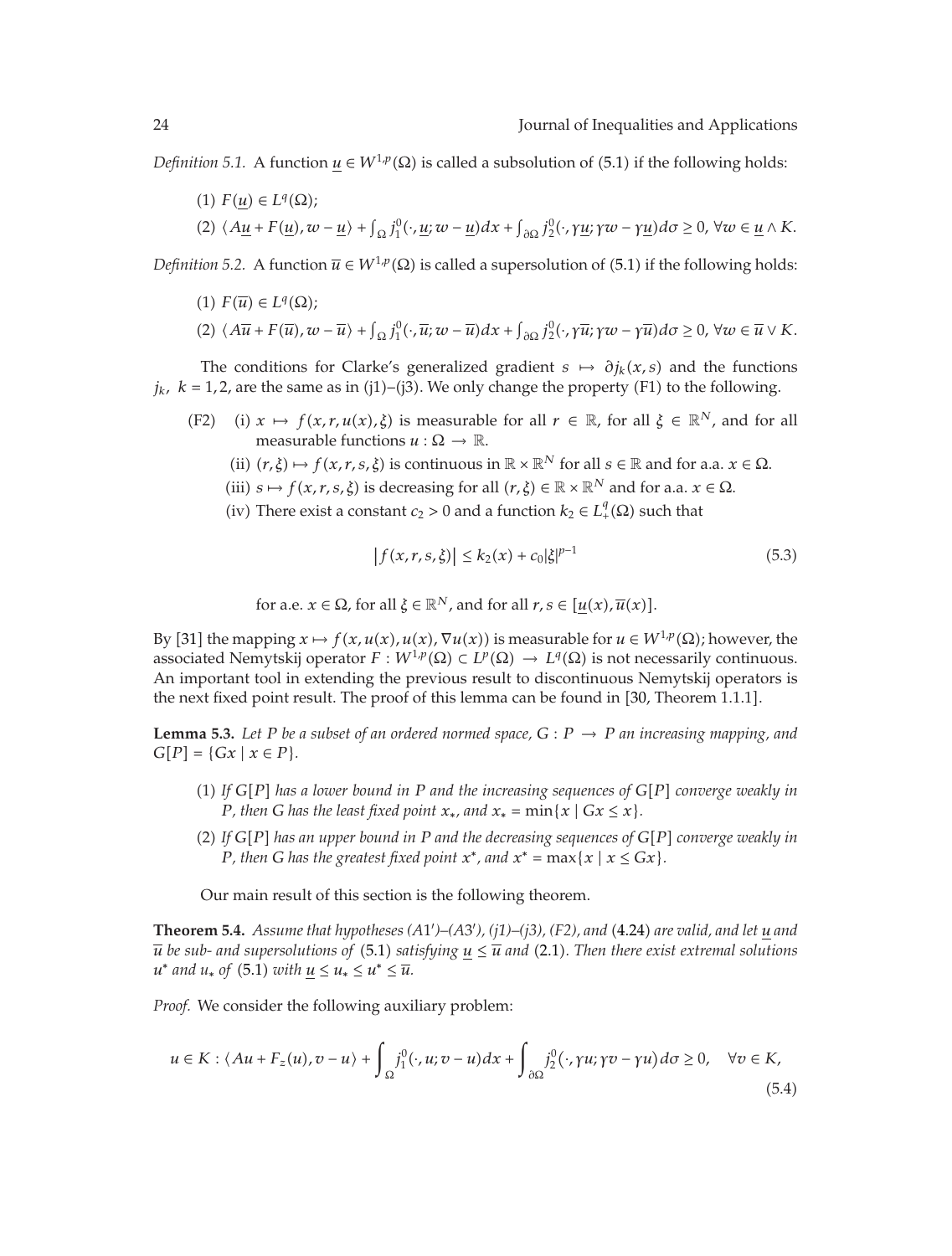where  $F_z(u)(x) = f(x, u(x), z(x), \nabla u(x))$ , and we define the set  $H := \{z \in W^{1,p}(\Omega) : z \in$ [ $u$ , $\overline{u}$ ], and *z* is a supersolution of (5.1) satisfying *z* ∧ *K* ⊂ *K*}. On *H* we introduce the fixed point operator  $L : H \to K$  by  $z \mapsto u^* =: Lz$ , that is, for a given supersolution  $z \in H$ , the element *Lz* is the greatest solution of (5.4) in  $[u, z]$ , and thus, it holds  $u \leq Lz \leq z$  for all *z* ∈ *H*. This implies *L* : *H* →  $[u,\overline{u}] \cap K$ . Because of (4.24), *Lz* is also a supersolution of (5.4) satisfying

$$
\langle ALz + F_z(Lz), w - Lz \rangle + \int_{\Omega} j_1^0(\cdot, Lz; w - Lz) dx + \int_{\partial \Omega} j_2^0(\cdot, \gamma Lz; \gamma w - \gamma Lz) d\sigma \ge 0 \tag{5.5}
$$

for all  $w \in Lz \vee K$ . By the monotonicity of  $f$  with respect to its third argument,  $Lz \leq z$ , and using the representation  $w = Lz + (v - Lz)^{+}$  for any  $v \in K$  we obtain

$$
0 \le \langle ALz + F_z(Lz), (v - Lz)^+ \rangle + \int_{\Omega} j_1^0(\cdot, Lz; (v - Lz)^+) dx + \int_{\partial \Omega} j_2^0(\cdot, \gamma Lz; \gamma(v - Lz)^+) d\sigma
$$
  

$$
\le \langle ALz + F_{Lz}(Lz), (v - Lz)^+ \rangle + \int_{\Omega} j_1^0(\cdot, Lz; (v - Lz)^+) dx + \int_{\partial \Omega} j_2^0(\cdot, \gamma Lz; \gamma(v - Lz)^+) d\sigma
$$
(5.6)

for all  $v \in K$ . Consequently, *Lz* is a supersolution of (5.1). This shows  $L : H \to H$ . Let  $v_1, v_2 \in H$ , and assume that  $v_1 \le v_2$ . Then we have the following.

 $Lv_1 \in [u, v_1]$  is the greatest solution of

$$
\langle Au + F_{v_1}(u), v - u \rangle + \int_{\Omega} j_1^0(\cdot, u; v - u) dx + \int_{\partial \Omega} j_2^0(\cdot, \gamma u; \gamma v - \gamma u) d\sigma \ge 0, \quad \forall v \in K. \tag{5.7}
$$

 $Lv_2 \in [\underline{u}, v_2]$  is the greatest solution of

$$
\langle Au + F_{v_2}(u), v - u \rangle + \int_{\Omega} j_1^0(\cdot, u; v - u) dx + \int_{\partial \Omega} j_2^0(\cdot, \gamma u; \gamma v - \gamma u) d\sigma \ge 0, \quad \forall v \in K.
$$
 (5.8)

Since  $v_1 \le v_2$ , it follows that  $Lv_1 \le v_2$ , and due to (4.24),  $Lv_1$  is also a subsolution of (5.7), that is, (5.7) holds, in particular, for  $v \in Lv_1 \wedge K$ , that is,

$$
0 \ge \langle ALv_1 + F_{v_1}(Lv_1), (Lv_1 - v)^+ \rangle - \int_{\Omega} j_1^0(\cdot, Lv_1 - (Lv_1 - v)^+) dx
$$
  

$$
- \int_{\partial \Omega} j_2^0(\cdot, \gamma Lv_1; -\gamma (Lv_1 - v)^+) d\sigma
$$
 (5.9)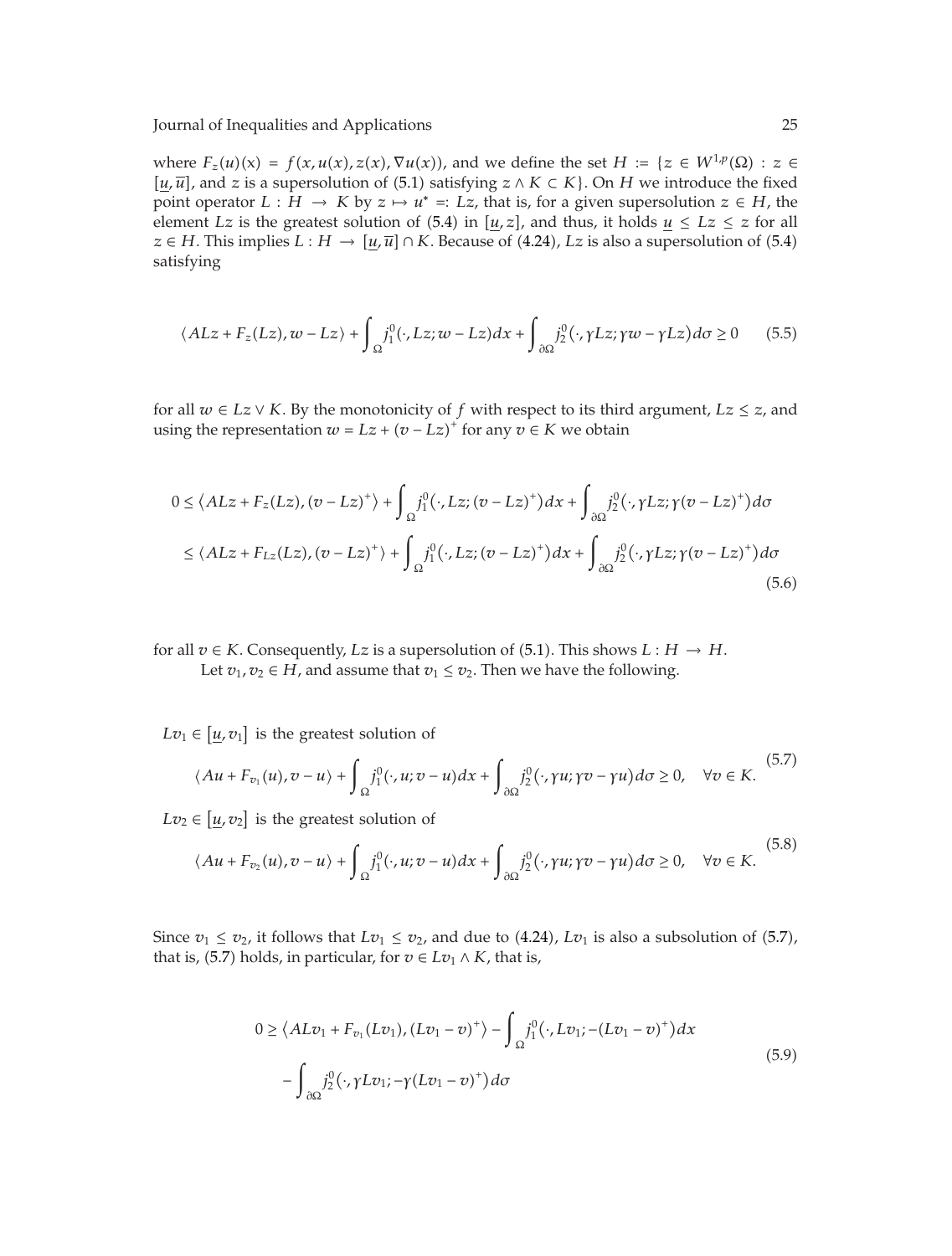for all *v* ∈ *K*. Using the monotonicity of *f* with respect to its third argument *s* yields

$$
0 \ge \langle ALv_1 + F_{v_1}(Lv_1), (Lv_1 - v)^+ \rangle - \int_{\Omega} j_1^0(\cdot, Lv_1 - (Lv_1 - v)^+) dx
$$
  

$$
- \int_{\partial \Omega} j_2^0(\cdot, \gamma Lv_1; -\gamma (Lv_1 - v)^+) d\sigma
$$
  

$$
\ge \langle ALv_1 + F_{v_2}(Lv_1), (Lv_1 - v)^+ \rangle - \int_{\Omega} j_1^0(\cdot, Lv_1; -(Lv_1 - v)^+) dx
$$
  

$$
- \int_{\partial \Omega} j_2^0(\cdot, \gamma Lv_1; -\gamma (Lv_1 - v)^+) d\sigma
$$
 (5.10)

for all  $v \in K$ . Hence,  $Lv_1$  is a subsolution of (5.8). By Theorem 4.5, we know that there exists the greatest solution of  $(5.8)$  in  $[Lv_1, v_2]$ . But  $Lv_2$  is the greatest solution of  $(5.8)$  in  $[u, v_2] \supseteq$ [ $Lv_1, v_2$ ] and therefore,  $Lv_1 \leq Lv_2$ . This shows that *L* is increasing.

In the last step we have to prove that any decreasing sequence of  $L(H)$  converges *weakly in H.* Let *(u<sub>n</sub>)* = *(Lz<sub>n</sub>)* ⊂ *L*(*H*) ⊂ *H* be a decreasing sequence. Then *u<sub>n</sub>*(*x*) ∖ *u*(*x*) a.e. *x* ∈ Ω for some *u* ∈  $[u,\overline{u}]$ . The boundedness of  $u_n$  in  $W^{1,p}(\Omega)$  can be shown similarly as in Section 4. Thus the compact imbedding  $i : W^{1,p}(\Omega) \to L^p(\Omega)$  along with the monotony of  $u_n$ as well as the compactness of the trace operator  $\gamma : W^{1,p}(\Omega) \to L^p(\partial \Omega)$  implies

$$
u_n \rightharpoonup u \quad \text{in } W^{1,p}(\Omega),
$$
\n
$$
u_n \rightharpoonup u \quad \text{in } L^p(\Omega) \text{ and a.e. pointwise in } \Omega,
$$
\n
$$
\gamma u_n \rightharpoonup \gamma u \quad \text{in } L^p(\partial \Omega) \text{ and a.e. pointwise in } \partial \Omega.
$$
\n
$$
(5.11)
$$

Since  $u_n$  ∈ *K*, it follows  $u$  ∈ *K*. From (5.4) with *u* replaced by  $u_n$  and  $v$  by  $u$ , and using the fact that  $(s, r) \mapsto j_k^0(x, s; r)$ ,  $k = 1, 2$ , is upper semicontinuous, we obtain by applying Fatou's Lemma

$$
\limsup_{n \to \infty} \langle Au_n, u_n - u \rangle \le \limsup_{n \to \infty} \langle F_{z_n}(u_n), u - u_n \rangle + \limsup_{n \to \infty} \int_{\Omega} j_1^0(\cdot, u_n; u - u_n) dx
$$
  
+ 
$$
\limsup_{n \to \infty} \int_{\partial \Omega} j_2^0(\cdot, \gamma u_n; \gamma u - \gamma u_n) d\sigma
$$
  

$$
\le \limsup_{n \to \infty} \langle F_{z_n}(u_n), u - u_n \rangle + \int_{\Omega} \limsup_{n \to \infty} j_1^0(\cdot, u_n; u - u_n) dx
$$
  
+ 
$$
\int_{\partial \Omega} \underbrace{\limsup_{n \to \infty} j_2^0(\cdot, \gamma u_n; \gamma u - \gamma u_n)}_{\le j_2^0(\cdot, \gamma u; \gamma 0) = 0} d\sigma
$$
  

$$
\le j_2^0(\cdot, \gamma u; \gamma 0) = 0
$$
 (5.12)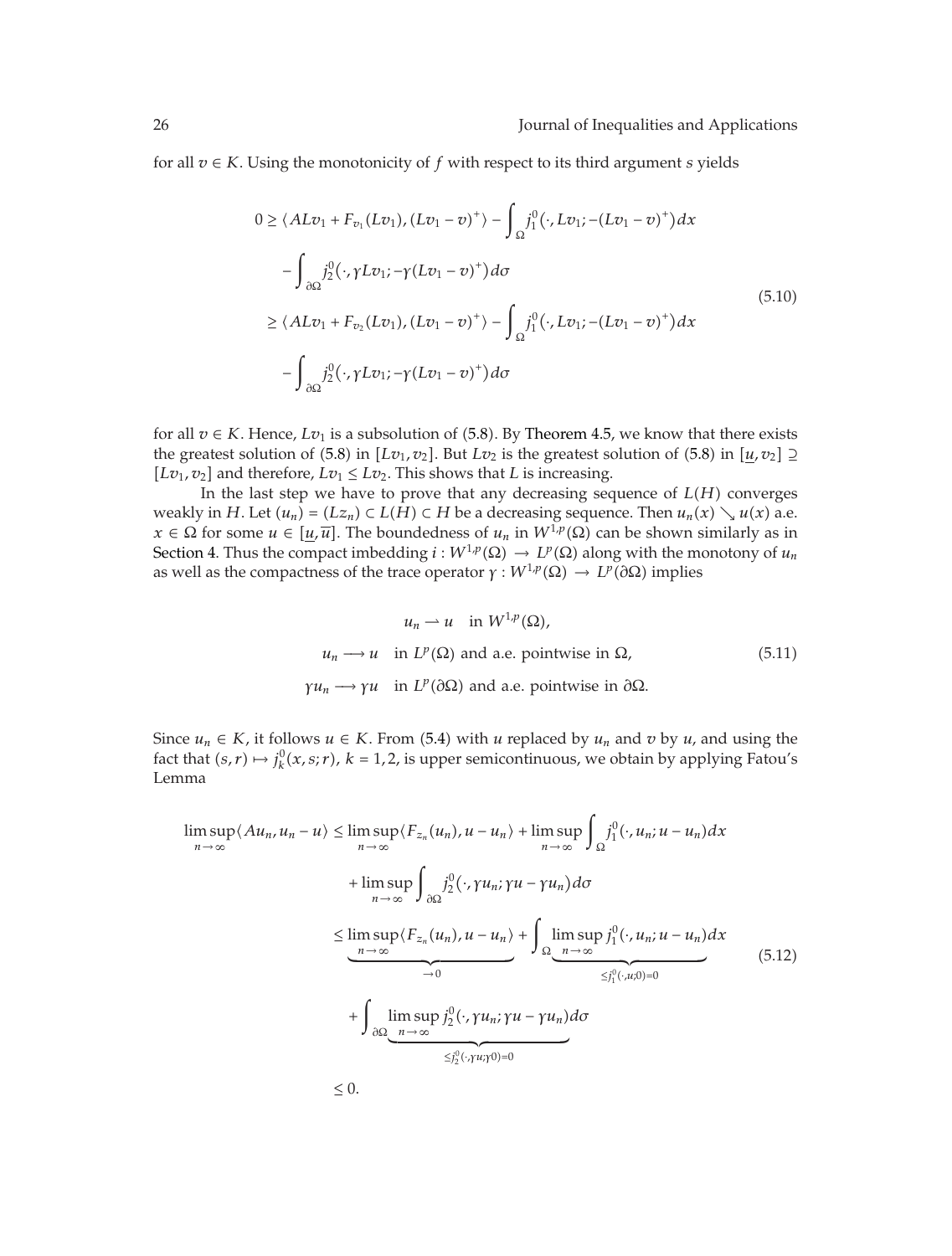The *S*<sub>+</sub>-property of *A* provides the strong convergence of  $(u_n)$  in  $W^{1,p}(\Omega)$ . As  $Lz_n = u_n$  is also a supersolution of (5.4) Definition 5.2 yields

$$
\langle Au_n + F_{z_n}(u_n), (v - u_n)^+ \rangle + \int_{\Omega} j_1^0(\cdot, u_n; (v - u_n)^+) dx + \int_{\partial \Omega} j_2^0(\cdot, \gamma u_n; \gamma(v - u_n)^+) d\sigma \ge 0
$$
\n(5.13)

for all  $v \in K$ . Due to  $z_n \geq u_n \geq u$  and the monotonicity of  $f$  we get

$$
0 \le \langle Au_n + F_{z_n}(u_n), (v - u_n)^+ \rangle + \int_{\Omega} j_1^0(\cdot, u_n; (v - u_n)^+) dx + \int_{\partial \Omega} j_2^0(\cdot, \gamma u_n; \gamma(v - u_n)^+) d\sigma
$$
  

$$
\le \langle Au_n + F_u(u_n), (v - u_n)^+ \rangle + \int_{\Omega} j_1^0(\cdot, u_n; (v - u_n)^+) dx + \int_{\partial \Omega} j_2^0(\cdot, \gamma u_n; \gamma(v - u_n)^+) d\sigma
$$
(5.14)

for all  $v \in K$ , and since the mapping  $u \mapsto u^+ = \max(u, 0)$  is continuous from  $W^{1,p}(\Omega)$  to itself (cf. [29]), we can pass to the upper limit on the right-hand side for  $n \to \infty$ . This yields

$$
\langle Au + F_u(u), (v - u)^+ \rangle + \int_{\Omega} j_1^0(\cdot, u; (v - u)^+) dx + \int_{\partial \Omega} j_2^0(\cdot, \gamma u; \gamma (v - u)^+) dx \ge 0, \quad \forall v \in K,
$$
\n(5.15)

which shows that *u* is a supersolution of (5.1), that is,  $u \in H$ . As  $\overline{u}$  is an upper bound of *LH*, we can apply Lemma 5.3, which yields the existence of the greatest fixed point *u*<sup>∗</sup> of *L* in *H*. This implies that *u*<sup>\*</sup> must be the the greatest solution of (5.1) in  $[u, \overline{u}]$ . By analogous reasoning, one shows the existence of the smallest solution *u*<sup>∗</sup> of 5.1. This completes the proof of the theorem.  $\Box$ 

*Remark 5.5.* Sub- and supersolutions of problem (5.1) have been constructed in [32] under the conditions  $(A1')-(A3')$ ,  $(j1)-(j2)$  and  $(F2)(i)-(F2)(iii)$ , where the gradient dependence of *f* has been dropped, meaning that  $f(x, r, s) := f(x, r, s, \xi)$ . Further, it is assumed that  $A = -\Delta_p$ which is the negative *p*-Laplacian defined by

$$
\Delta_p u = \text{div}\left(|\nabla u|^{p-2} \nabla u\right) \quad \text{where } \nabla u = \left(\frac{\partial u}{\partial x_1}, \dots, \frac{\partial u}{\partial x_N}\right). \tag{5.16}
$$

The coefficients  $a_i$ ,  $i = 1, \ldots, N$  are given by

$$
a_i(x, s, \xi) = |\xi|^{p-2} \xi_i.
$$
 (5.17)

Thus, hypothesis (A1') is satisfied with  $k_0 = 0$  and  $c_0 = 1$ . Hypothesis (A2') is a consequence of the inequalities from the vector-valued function  $\xi \mapsto |\xi|^{p-2}\xi$  (see [7, page 37]), and (A3') is satisfied with  $c_1 = 1$  and  $k_1 = 0$ . The construction is done by using solutions of simple auxiliary elliptic boundary value problems and the eigenfunction of the *p*-Laplacian which belongs to its first eigenvalue.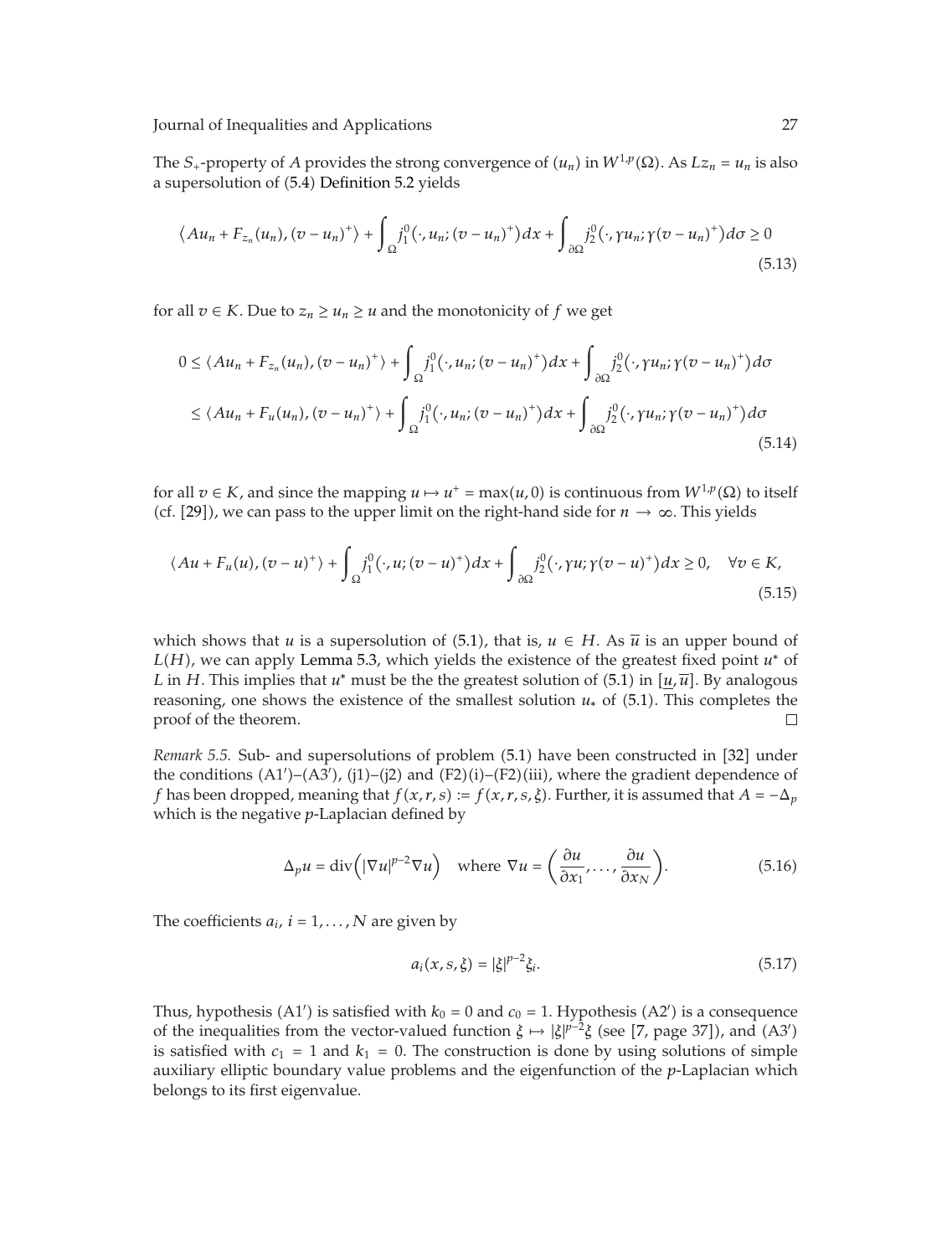#### **References**

- 1 F. H. Clarke, *Optimization and Nonsmooth Analysis*, vol. 5 of *Classics in Applied Mathematics*, SIAM, Philadelphia, Pa, USA, 2nd edition, 1990.
- 2 S. Carl, "The sub- and supersolution method for variational-hemivariational inequalities," *Nonlinear Analysis: Theory, Methods & Applications*, vol. 69, no. 3, pp. 816–822, 2008.
- 3 P. Winkert, "Discontinuous variational-hemivariational inequalities involving the *p*-Laplacian," *Journal of Inequalities and Applications*, vol. 2007, Article ID 13579, 11 pages, 2007.
- [4] S. Carl and S. Heikkilä, "Existence results for nonlocal and nonsmooth hemivariational inequalities," *Journal of Inequalities and Applications*, vol. 2006, Article ID 79532, 13 pages, 2006.
- 5 S. Carl, "Existence and comparison results for noncoercive and nonmonotone multivalued elliptic problems," *Nonlinear Analysis: Theory, Methods & Applications*, vol. 65, no. 8, pp. 1532–1546, 2006.
- 6 S. Carl, "Existence and comparison results for variational-hemivariational inequalities," *Journal of Inequalities and Applications*, vol. 2005, no. 1, pp. 33–40, 2005.
- 7 S. Carl, V. K. Le, and D. Motreanu, *Nonsmooth Variational Problems and Their Inequalities. Comparison Principles and Applications*, Springer Monographs in Mathematics, Springer, New York, NY, USA, 2007.
- 8 S. Carl and D. Motreanu, "General comparison principle for quasilinear elliptic inclusions," *Nonlinear Analysis: Theory, Methods & Applications*, vol. 70, no. 2, pp. 1105–1112, 2009.
- 9 G. Bonanno and P. Candito, "On a class of nonlinear variational-hemivariational inequalities," *Applicable Analysis*, vol. 83, no. 12, pp. 1229–1244, 2004.
- [10] S. Carl, V. K. Le, and D. Motreanu, "Existence and comparison principles for general quasilinear variational-hemivariational inequalities," *Journal of Mathematical Analysis and Applications*, vol. 302, no. 1, pp. 65–83, 2005.
- [11] S. Carl, V. K. Le, and D. Motreanu, "Existence, comparison, and compactness results for quasilinear variational-hemivariational inequalities," *International Journal of Mathematics and Mathematical Sciences*, no. 3, pp. 401–417, 2005.
- 12 M. E. Filippakis and N. S. Papageorgiou, "Solvability of nonlinear variational-hemivariational inequalities," *Journal of Mathematical Analysis and Applications*, vol. 311, no. 1, pp. 162–181, 2005.
- [13] D. Goeleven, D. Motreanu, and P. D. Panagiotopoulos, "Eigenvalue problems for variationalhemivariational inequalities at resonance," *Nonlinear Analysis: Theory, Methods & Applications*, vol. 33, no. 2, pp. 161–180, 1998.
- [14] A. Kristály, C. Varga, and V. Varga, "A nonsmooth principle of symmetric criticality and variationalhemivariational inequalities," *Journal of Mathematical Analysis and Applications*, vol. 325, no. 2, pp. 975–986, 2007.
- 15 H. Lisei and C. Varga, "Some applications to variational-hemivariational inequalities of the principle of symmetric criticality for Motreanu-Panagiotopoulos type functionals," *Journal of Global Optimization*, vol. 36, no. 2, pp. 283–305, 2006.
- [16] S. A. Marano and N. S. Papageorgiou, "On some elliptic hemivariational and variationalhemivariational inequalities," *Nonlinear Analysis: Theory, Methods & Applications*, vol. 62, no. 4, pp. 757–774, 2005.
- 17 G. Barletta, "Existence results for semilinear elliptical hemivariational inequalities," *Nonlinear Analysis: Theory, Methods & Applications*, vol. 68, no. 8, pp. 2417–2430, 2008.
- 18 S. Carl and Z. Naniewicz, "Vector quasi-hemivariational inequalities and discontinuous elliptic systems," *Journal of Global Optimization*, vol. 34, no. 4, pp. 609–634, 2006.
- [19] Z. Denkowski, L. Gasiński, and N. S. Papageorgiou, "Existence and multiplicity of solutions for semilinear hemivariational inequalities at resonance," *Nonlinear Analysis: Theory, Methods & Applications*, vol. 66, no. 6, pp. 1329–1340, 2007.
- [20] M. Filippakis, L. Gasiński, and N. S. Papageorgiou, "Multiple positive solutions for eigenvalue problems of hemivariational inequalities," *Positivity*, vol. 10, no. 3, pp. 491–515, 2006.
- 21 M. E. Filippakis and N. S. Papageorgiou, "Existence of positive solutions for nonlinear noncoercive hemivariational inequalities," *Canadian Mathematical Bulletin*, vol. 50, no. 3, pp. 356–364, 2007.
- 22 S. Hu and N. S. Papageorgiou, "Neumann problems for nonlinear hemivariational inequalities," *Mathematische Nachrichten*, vol. 280, no. 3, pp. 290–301, 2007.
- 23 S. Th. Kyritsi and N. S. Papageorgiou, "Nonsmooth critical point theory on closed convex sets and nonlinear hemivariational inequalities," *Nonlinear Analysis: Theory, Methods & Applications*, vol. 61, no. 3, pp. 373–403, 2005.